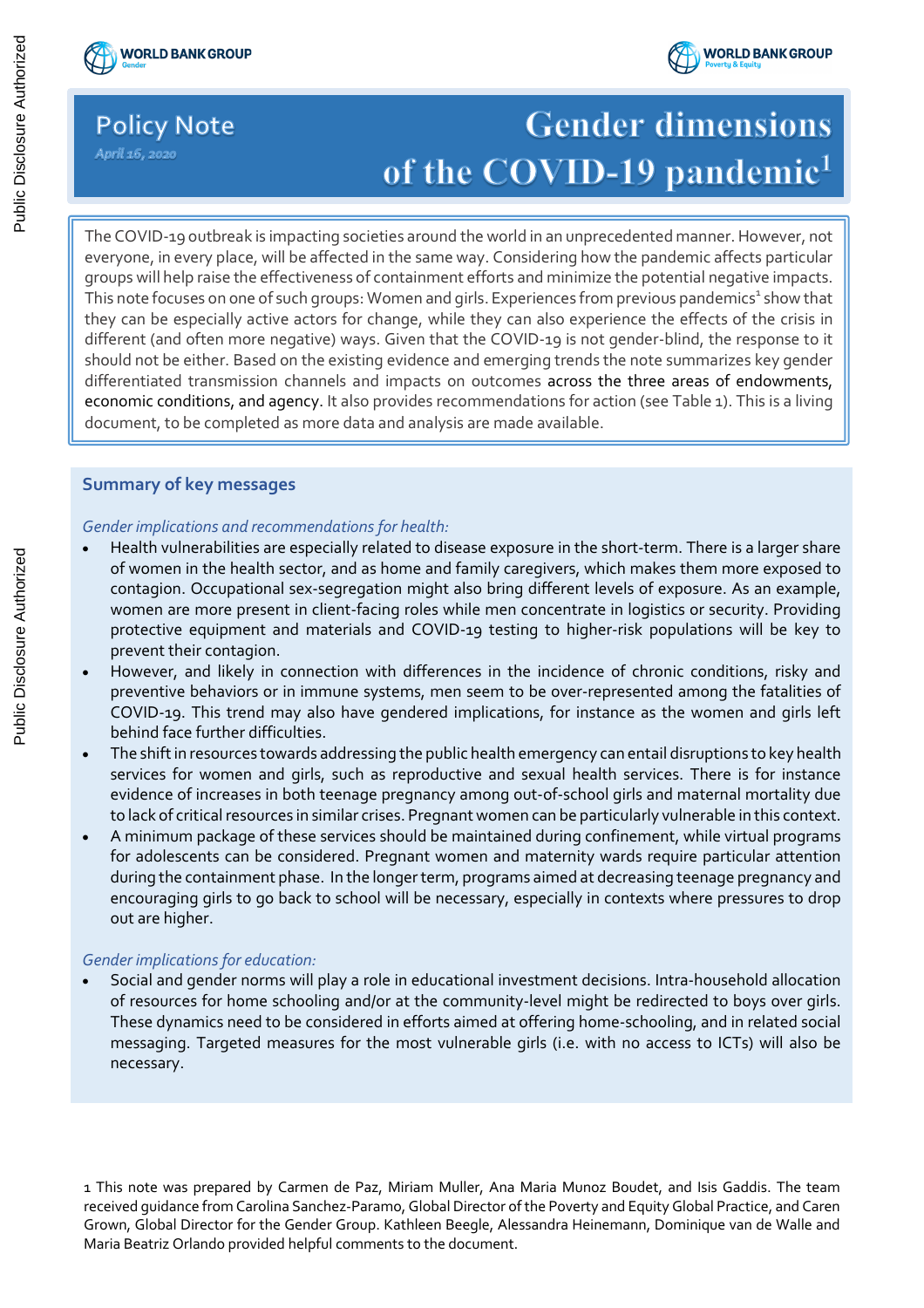

- **WORLD BANK GROUP**
- The disruption of services with school closures can lead to an increase in the burden of care-related tasks - likely impacting girls more than boys in many contexts. This will affect their ability to stay engaged in education in the longer term. Among boys, pressure to contribute to the family income may also increase with the tightening economic conditions, leading to permanent school dropout. Financial incentive programs can help encourage families to send children back to school when the confinement phase is over. Adolescent empowerment programs have also shown to be effective in keeping girls in education.

## *Gender implications for economic conditions:*

- Globally, women will likely experience a significant burden on their time given their multiple care responsibilities as school closures and confinement measures are adopted, possibly leading to reductions in working time and permanent exit from the labor market. In some contexts, and due to food insecurity, girls and women would decrease their caloric intake in favor of men and boys. Social messaging as part of the emergency response can contribute to a more balanced distribution of household responsibilities and resources.
- Especially in lower income countries, women are largely engaged in informal work and other vulnerable forms of employment (e.g. self-employment in small subsistence businesses, domestic work), which often leaves them out of formal social protection measures targeted to workers. Female cross-border traders and small-holder farmers can particularly suffer the consequences of the declines in food and crop production, increases in food prices and closed borders.
- Sex segregation in sectors and occupations will also lead to differential impacts depending on whether the jobs are sustained, for instance when they allow for telecommuting or are in counter-cyclical industries (government and education), or at higher-risk to be lost. Women are over-represented in some of the occupations that will be hardest hit, such as retail, travel, leisure and hospitality, and men in construction or manufacturing.
- The effectiveness of social protection responses to the crisis will improve if these gender dimensions are considered. Cash transfer programs to the most vulnerable groups including women only households (e.g., single mothers with children, widows or female farmers) will be necessary both as part of the emergency response and in the longer term. Specific programs to support women´s return to economic activity will also play a central role (e.g., public works, access to training and credit, direct provision of productive inputs to female farmers). Ensuring access to care support when work outside of the house is resumed will also be necessary.

## *Gender implications for agency:*

- An increase in gender-based violence (and its severity and frequency) due to confinement can be observed across countries. The stretched capacity of response services might reduce the protection and support available, contributing to a heightened perception of impunity among perpetrators. In conflict or fragile countries some forms of violence such as sexual exploitation perpetrated by public officials, community members in charge of enforcing quarantine measures or by outsiders transporting goods are of particular concern.
- Protection and support services need to be in place and increases in the capacity may be required. Innovative solutions to provide reporting mechanisms for women victims and to accommodate them and their children will be necessary. Social awareness will be key, as well as engaging informal support networks and health workers.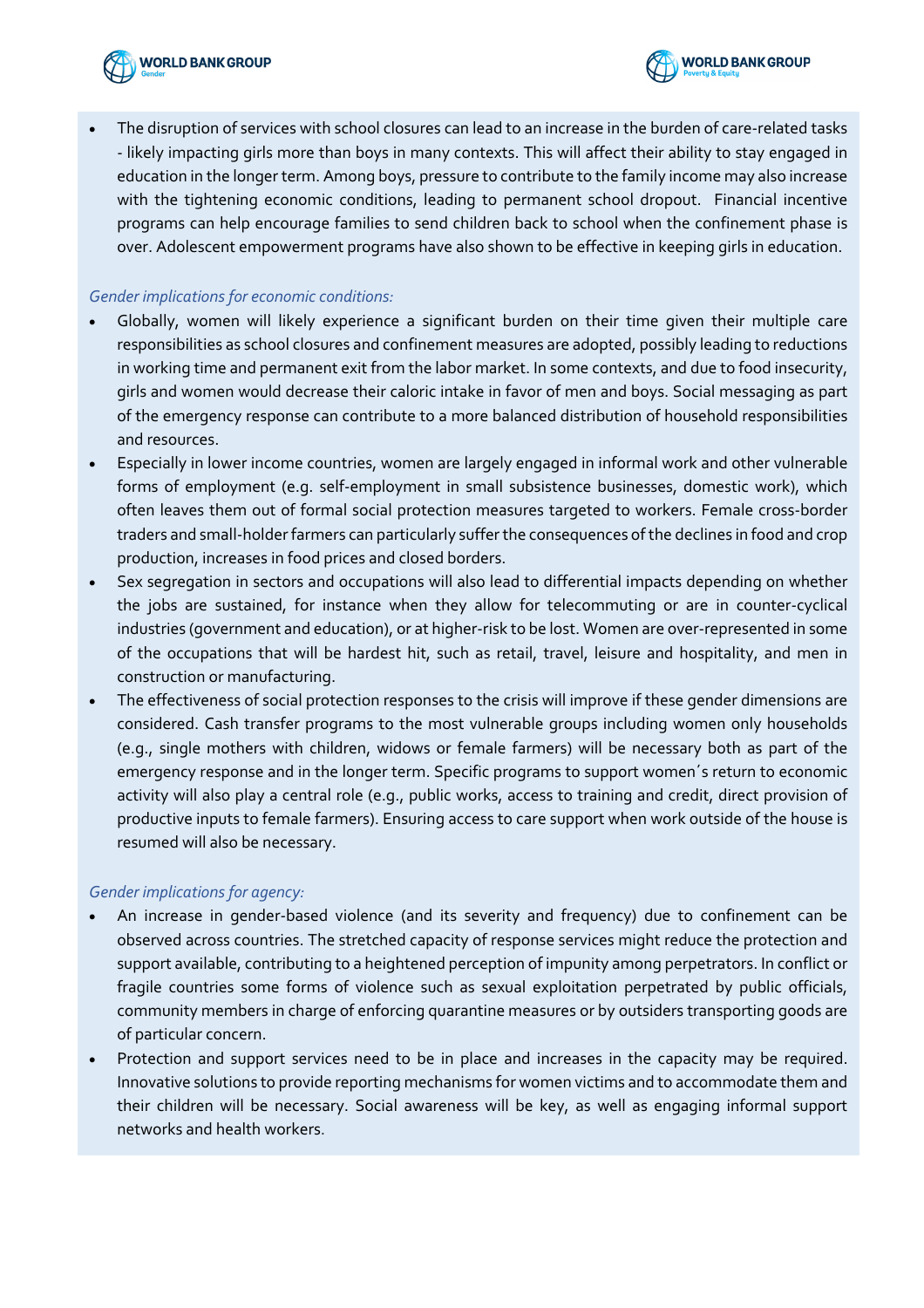



## **1. Introduction: Gender and COVID-19**

**Evidence from infectious disease outbreaks similar to COVID-19 indicates that women and girls can be affected in particular ways, and in some areas, face more negative impacts than men. <sup>2</sup>** Gender gaps in outcomes across endowments, agency and economic opportunity persist across countries. The impact of the COVID-19 pandemic will be amplified by those pre-existing gender differences. For the most part, the negative impacts can be expected to exacerbate (i.e. more individuals are affected) and deepen (i.e. the conditions/disadvantages of some individuals worsen). Gender gaps will be affected differently depending on the context and specific characteristics of different groups of women (see above). In addition, those same differences may call for differential roles in the efforts to fight the crisis, especially in the first phase of prevention and containment, but also in the follow up. As an example, the role of women as caregivers in the households and communities, places them at a privileged position in communication and prevention efforts. Keeping the gender implications of COVID-19 in sight can therefore allow for a more effective response and action.

**This note aims to systematize the lessons from the existing literature - from previous similar crises and the unfolding COVID-19 pandemic.** Figure 1 presents the analytical framework used for the systematization exercise. Sections 2, 3 and 4 provide a more detailed description of both the main transmission channels and a summary of the relevant literature on the gender differentiated implications of public health crises for various outcomes that can serve as a reference for the response to COVID-19. They do so across the main areas covered by the World Bank Gender Strategy: access to economic opportunities – which, for the purpose of this note, combines both access to jobs and assets, as well as a broader view on economic conditions –, endowments (health and education), and voice and agency (capacity to make decisions and act on them). Table 1 at the end of this note offers a comprehensive summary of issues and recommendations that can be of particular use.



## **Figure 1: Gender differentiated transmission mechanisms and implications of COVID-19**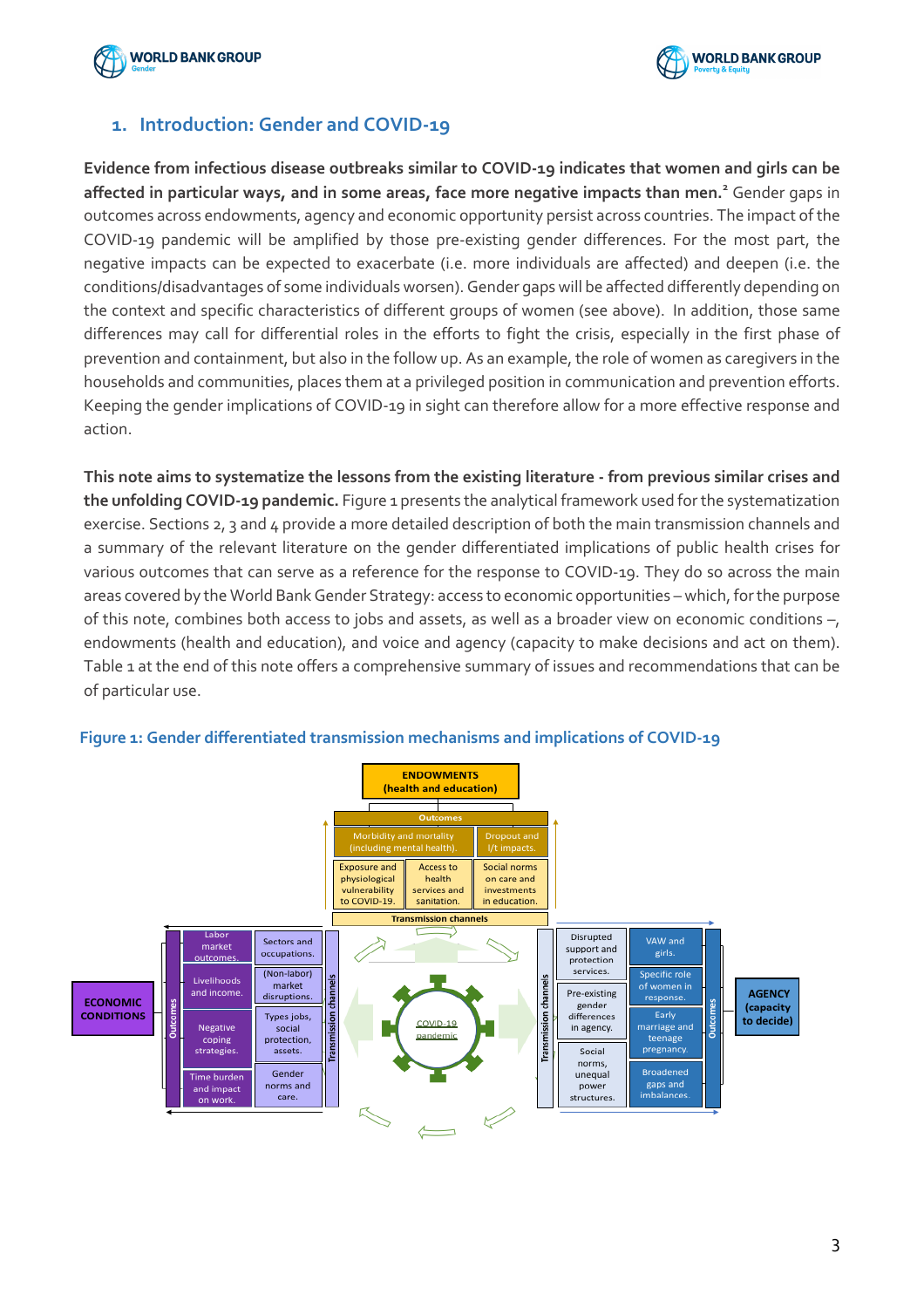

## **2. Transmission channels and differential gender implications for health outcomes**

## **Transmission channels:**

Gender differential implications for health can be due to:

- *Pre-existing health conditions and physiological factors:* Women are over-represented among the elderly, which are more vulnerable to experiencing severe symptoms of COVID-19; on the other hand, men are more likely to have chronic conditions or smoke in some countries, which can make them more prone to die as a result. Men may also be at greater risk of dying from COVID-19 due to male-female differences in immunology. Physiological characteristics of pregnant women may also make them more vulnerable. Age also operates as a specific transmission mechanism, not only for health-related but also for economic outcomes.
- *Exposure to infection through work and care:* Women and men have different roles and therefore different levels of exposure in key activities during the containment phase, including as part of the frontline health staff (e.g. nurses, community health workers, birth attendants); as family and community caregivers to the ill and in burial rites; as employees in basic sectors and occupations that continue being active and require them to work outside the home and interact with other people during the containment phase (e.g., food or pharmacy manufacturing and sales, agriculture or food production and distribution, transportation and logistics, security and cleaning or sanitation).
- *Disruptions in service delivery:* As resources shift towards fighting the pandemic, some key health services may experience interruptions (e.g., maternal health, vaccination), with impacts on some groups with special needs, including women (e.g., adolescent girls, pregnant women, patients with chronic conditions).
- *Social norms and care responsibility:* The increase in care demands (see above) will likely increase stress levels and have a toll on (mental) health outcomes, especially when the distribution of care and work in the household is not balanced. Frontline health care providers are at risk of suffering emotional trauma.

## **Gender implications:**

**Recent data from China, Spain and Italy regarding the COVID-19 outbreak indicate that the share of men that are dying due to the infection is much higher than that of women.** The majority of the fatalities across countries appear to be men. A study from China, for instance, found that the fatality rate among men with the virus was roughly 65 percent higher than it was among women.<sup>3</sup> Although the reasons for this trend yet remain unclear, initial research points to the higher incidence of chronic diseases (i.e. hypertension), risky and or health-seeking behaviors (i.e. smoking) among men,<sup>4</sup> as well as to immunological differences.<sup>5</sup> Among SARS patients, males also appeared to be more severely affected by the disease than females, which may partly reflect gender differences in tobacco use.<sup>6</sup> Likewise, gender differences in physical activity, eating habits, occupational exposure to smoke and dust, etc. and associated comorbidities could play a role. Animal studies (in mice) also show that males generate less robust immune responses than females to infections with SARS-CoV and perhaps other coronaviruses.7

**Age can operate as a mechanism for differential impacts**. Due to longer average life-expectancy, more of the elderly are women. Women constitute 55 percent of the +65 population and 62 percent of the 80+ years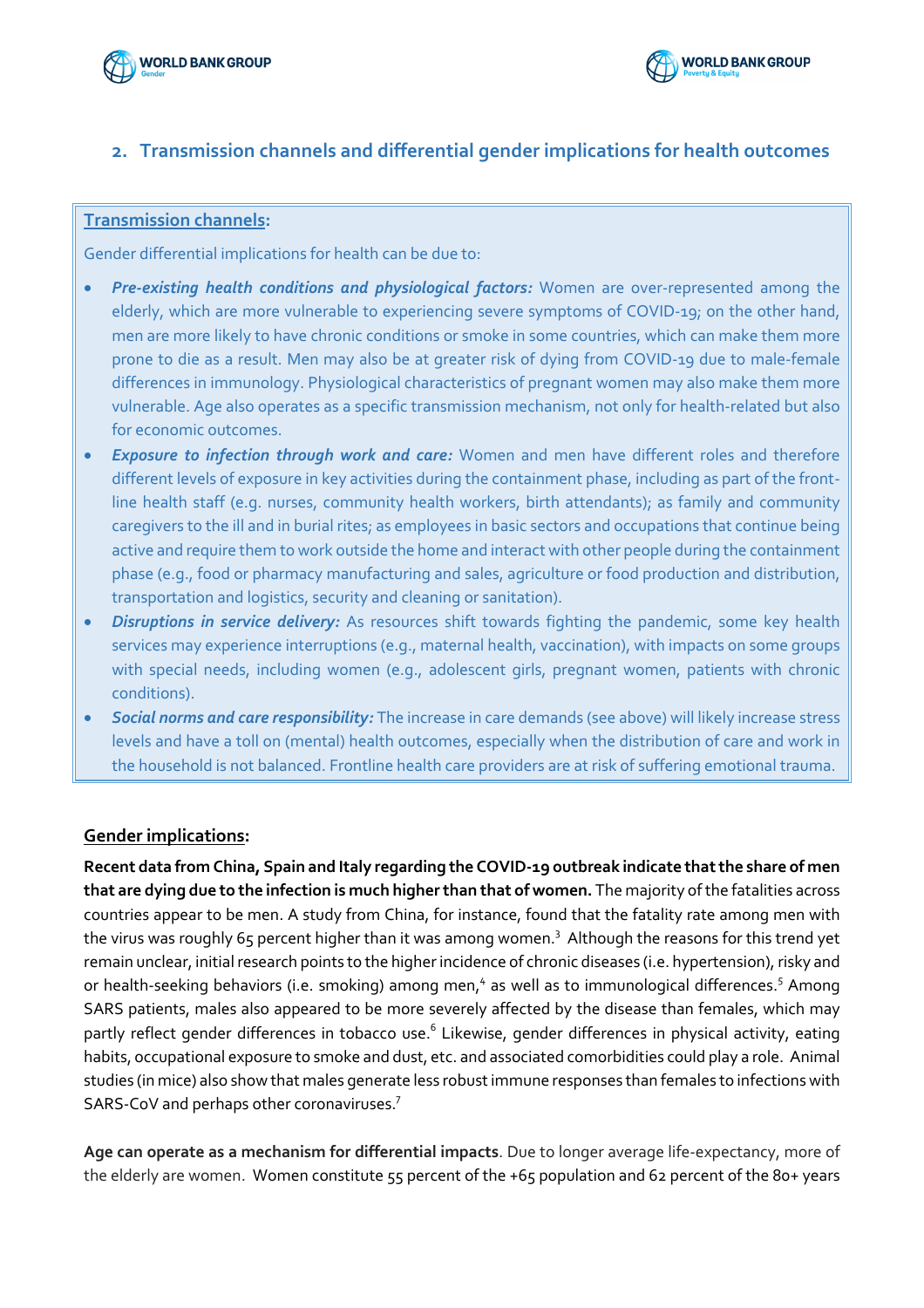



old, globally,  $8.9$  an age group for whom the effects of COVID-19 seem to be more severe. Many live alone and are widowed. In some countries (such as South Africa) many elderly women look after the children. Such women will be very vulnerable to dying if infected, which will also impact those they care for. However, they will also be more vulnerable to crime and theft, and not just if their husbands died from COVID-19, in the context of an economic shock. In addition, many who relied on remittances or private transfers from relatives will likely lose such sources of income with more restricted conditions for work and other economic impacts of the crisis.

**Women make up large parts of the health workforce, but they may have less decision-making capacity within the sector and less access to protective equipment in times of crisis compared to male health workers.** Globally, between 65 percent (Africa) and 86 percent (Americas) of nurses are female, while physicians are disproportionately male (except for some countries in Europe).<sup>10</sup> In addition, the hierarchical relationship between nurses and doctors may undermine the perspective of (female) nurses.<sup>11</sup> Nurses participating in focus group discussions conducted in Canada after the SARS epidemic argued that physicians´ non-compliance with infection control protocols jeopardized their health and safety. During the 2014 Ebola outbreak in Nigeria, nurses, traditional birth attendants, and cleaners/laundry workers in health facilities (most of whom were female) were not provided with the same amount of protective gear given to (male) doctors and other high-ranking hospital officials.12 Women are also vulnerable in more informal parts of the health workforce, such as home health care, aids or community health workers. Indeed, and as part of the response to the COVID-19 crisis, some countries are mobilizing large unpaid community health care forces.

**Both women and men are present in specific sectors and occupations that remain very active and are especially exposed during the course of the pandemic (i.e. supermarket cashiers, hospital cleaners and pharmacists for women, security forces, transport and logistics among men).** In Germany, as an example, 2.38 million women work in the retail industry compared to 1.23 million men, and almost 2 million women are employed in pharmacies compared to around 0.5 million men.Men, on the other hand, are at risk of infection due to their role in transporting the sick and other organized community response mechanisms. They are also clearly over-represented among the security forces, in most manufacturing sectors, and in logistics, which will also be crucial during the containment of the spread. During the 2013-16 Ebola outbreak in West Africa, for instance, male motorcycle taxi drivers faced a high risk of infection, which often resulted in new chains of transmission in previously unexposed villages.<sup>13</sup> It must also be noted that women make a higher proportion of the trips on foot and using public transport across countries, while men make more trips by car and motorcycle. This will have differential implications during the lock-down, when their ability to move will be more constrained, and afterwards, when this may operate as a disincentive to resume economic activities outside of the house.<sup>14</sup>

Most primary caregivers to the ill are women, which further exposes them to the infection.<sup>15</sup> Women, traditionally responsible for caring for children and the elderly, often remain in charge of caring for the ill during the outbreak of a pandemic. During the 2013-16 Ebola outbreak in West Africa, social expectations that women and girls should care for sick family members and observe cultural practices of care for bodies after death put women and girls at a higher risk, while refusal to attend to the sick was regarded as a severe moral failing. <sup>16</sup> Liberian women care providers suffered from psychological trauma due to being responsible for those infected with Ebola and to the fear of passing the virus onto their families.<sup>17</sup> The crisis in West Africa showed that women and girls were more exposed to infection because of their role as caregivers and in burial rituals.<sup>18</sup>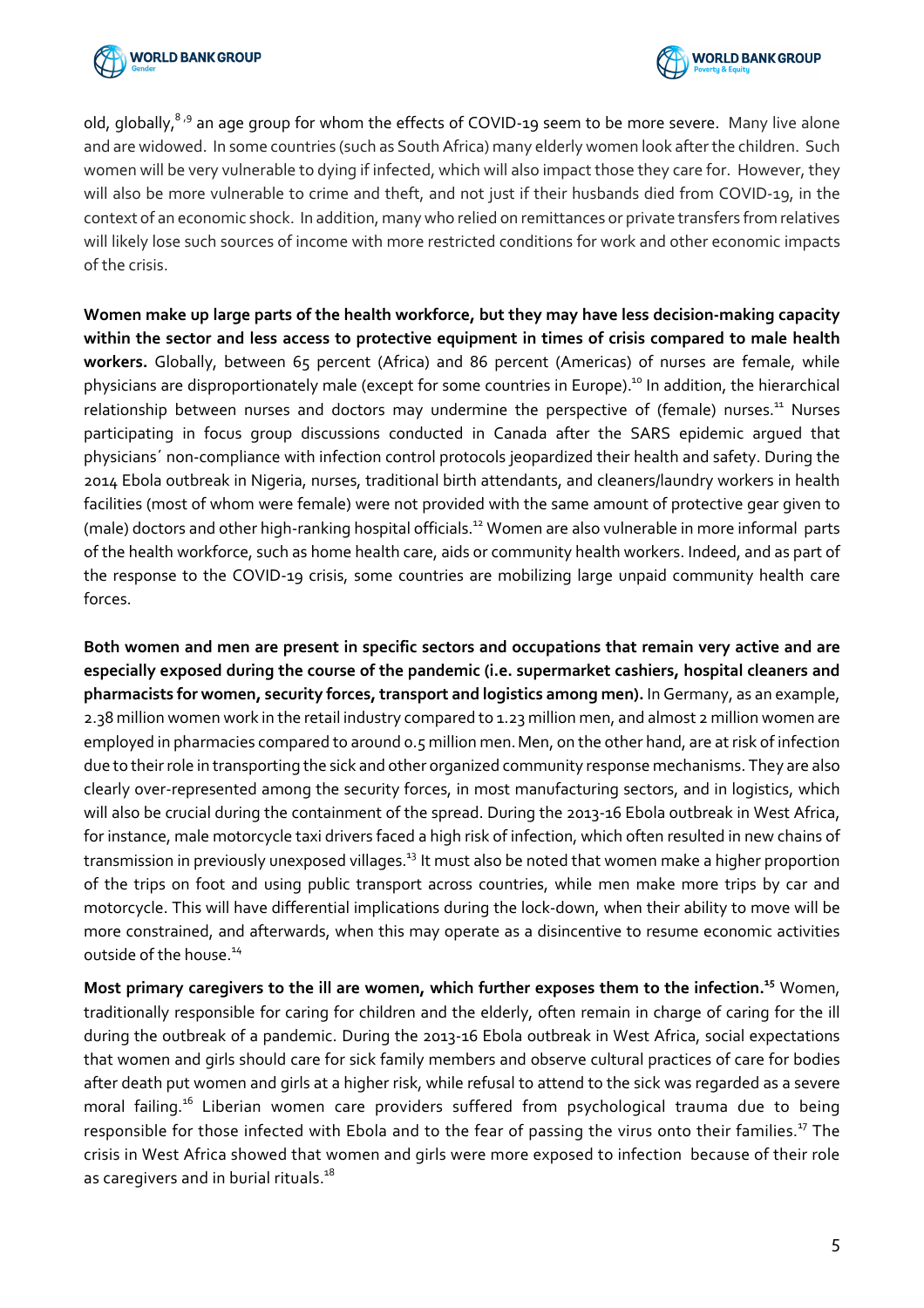



**Gender differences may exist with regards to caregiving roles and preventive behaviors that need to be considered in community and public health messaging in certain contexts.** There is evidence from the Ebola crisis that the public health messages recommending women not to provide care contradicted social norms regarding their role as caregivers; good mothers and wives were expected to attend to the sick and the deceased, which placed some women in a difficult position.<sup>19</sup> During the SARS pandemic in Hong Kong, women were more likely than men to wear face masks,<sup>20</sup> while gender gaps in hand hygiene practices have been identified during the SARS outbreak in 2003 and in Korea in the context of the H1N1  $influ$ enza $21$ 

**Women may face specific constraints to access health services.** In many high-income countries, women are more likely to seek health care than men, even after adjusting for reproductive care visits.<sup>22</sup> Similarly, out of pocket spending on health is higher for women than for men in most developing countries.<sup>23</sup> However, in particular contexts, social norms may prevent women from accessing health services on their own or when the providers are men.<sup>24</sup> For example, during the 2013-16 Ebola outbreak in West Africa, Minor (2017) describes that in a specific district "*leaving the family home, even to give birth in a hospital, is viewed as a sign of failure to fulfill their domestic responsibilities. Men do not carry out these chores in the absence of their wives and subsequently pressure them to remain at home' rather than seek medical assistance."* Likewise, there is evidence from India that boys are more likely (and sooner) taken to a qualified health professional for treatment.<sup>25</sup>

**Key services such as sexual and reproductive health may be interrupted during public health emergencies, with negative consequences for women**. In the Ebola outbreak in the Democratic Republic of Congo it was difficult to deliver specific sexual and reproductive health services including care for survivors of family violence.<sup>26</sup> In general, across countries women were often unable to access reproductive care services, which increased maternal mortality.<sup>27</sup> Those who were suspected to be infected were denied care.<sup>28</sup> In Sierra Leona, even more women died of delivery complications than of the infectious disease. Korkoyah and Wreh (2015) report that anecdotal evidence suggests that women and small children were affected because a lack of access to routine maternal and child health services, including pregnant women being denied access to clinics and having to resort to riskier homebirths. Similar results were observed with regards to SARS in Asia, which was associated with a high incidence of maternal and neonatal complications.<sup>29</sup> In South Africa 65 percent of the fatalities of H1N1 were women of reproductive age, of whom almost half were pregnant.30There are already estimations that indicate that COVID-19 may leave millions of women and girls out on vital family planning services this year.

**Pregnant women, even when they access services, may face particular risks.** The female body undergoes major changes during pregnancy, which go in hand with changes in the immune system, and some diseases are particularly severe during pregnancy.<sup>31</sup> There is evidence that both SARS and Ebola have been transmitted in obstetric care facilities, where there may be a lower level of awareness of possible infection. This is complicated by the fact that some infectious diseases have atypical presentations during pregnancy, which can delay diagnosis.<sup>32</sup> There were no clinical guidelines for providing reproductive care to pregnant women infected with Ebola, midwives routinely lacked protective equipment and pregnant women often had to be carried in hammocks as all ambulances had been seized by the Ebola response taskforce.<sup>33</sup> All pregnant women who were infected died, and the disease was a common cause of miscarriage.<sup>34</sup> Incipient research on the impacts of the COVID-19, however, indicates that there are fewer adverse effects for pregnant women in this case.<sup>35 36</sup> In addition, there is no evidence that confirms vertical transmission from mother to child.<sup>37</sup>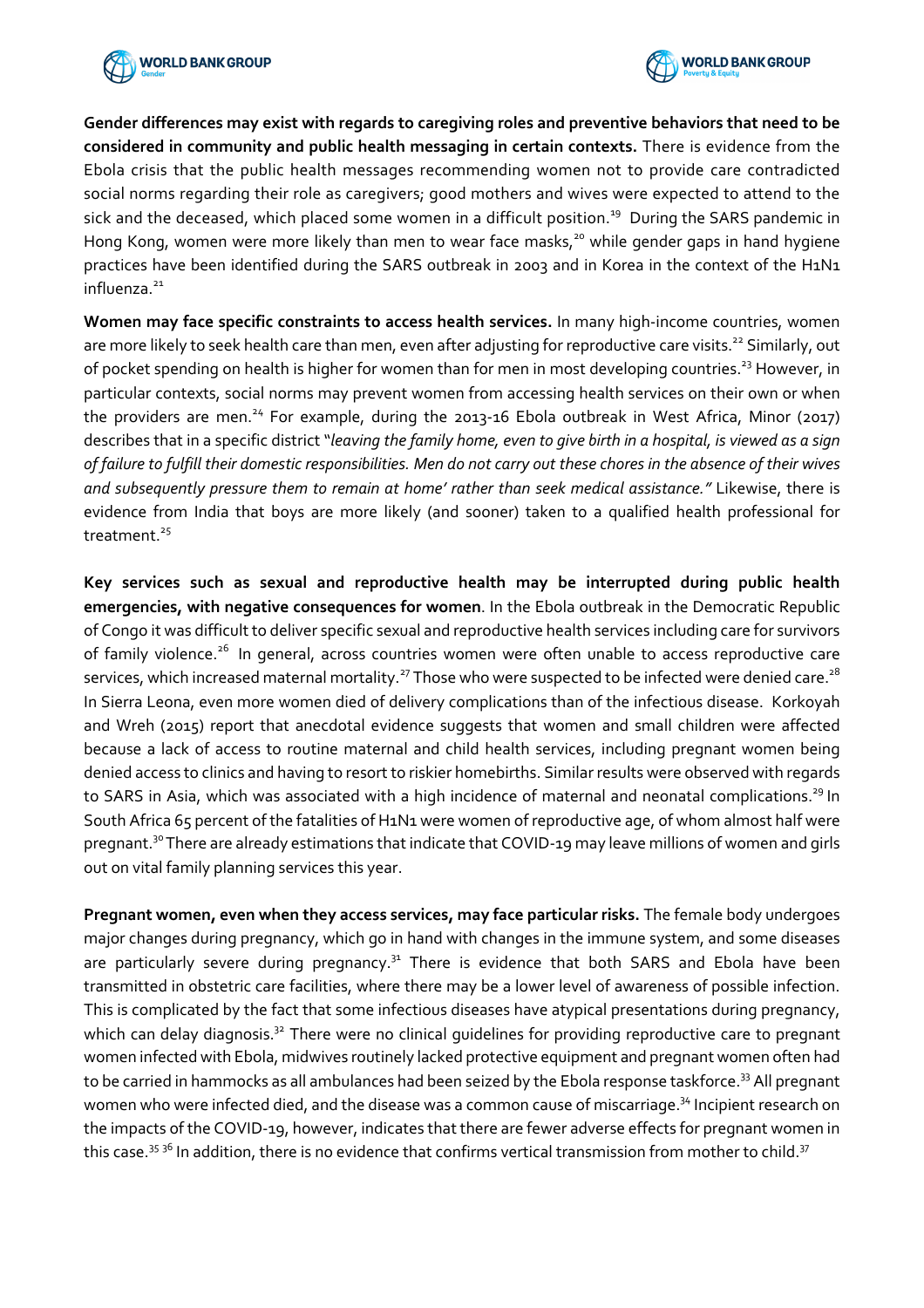



## **2. Transmission channels and differential gender implications for education outcomes**

#### **Transmission channels:**

Gender differential implications for education can be due to:

- *Gender and social norms combined with the disruption of services:* May determine unequal access to ICT and other materials needed to keep up with distant or home-schooling learning.
- *Family expectations (and social norms) related to care:* May lead to girls' disproportionate time use for care and domestic work and boys to work outside of the home – and, in some cases, to permanent school drop-out.
- **Lack of education among women in some contexts:** May prevent them from gaining necessary information on the illness and its prevention.

## **Gender implications:**

**The educational impacts of a public health crisis of these dimensions can be especially large for girls in some countries, although boys will also be affected.** Due to the closure of schools and confinement measures, home-schooling or distance learning will be necessary for children to keep up with the program and materials. Existing gender inequalities in the use of digital resources and IT will therefore affect access to education for girls vis-à-vis boys over that period. As an example, across low and middle-income countries, women are still 8% less likely than men to own a mobile phone, and 20% less likely to use the Internet on a mobile, which would limit their capacity to keep up with home-schooling materials.<sup>38</sup> At the same time, girls in some middle- and low-income countries will be expected to take on household and family care duties, which will leave them with less time for learning at home.

**Moreover, the closure of schools as part of the containment efforts may lead many girls that already experience pressure to drop-out to stay out of education permanently.<sup>39</sup>** This was often the case after the Ebola crisis in Western Africa, as a result of which gender gaps in access to education increased.<sup>40</sup> Girls in the control group of an impact evaluation study in Sierra Leone, for instance, experienced a 16 percentage point persistent drop in school enrolment post crisis.<sup>41</sup> It has been reported that the closure of schools and the fact that most orphaned girls turned into the main caregivers at the household "risks the creation of a 'lost generation' deprived of formal education."<sup>42</sup> At the same time, and as a side-effect of the crisis, boys may be forced out of schooling to contribute to income generation activities for the household. However, evidence from the 2008-2009 financial crisis also indicates that the gender gap in education widened to the advantage of boys in lower income countries

#### **Box 1: The costs of not educating girls**

Nine in ten girls complete their primary education globally, but this ratio decreases to only three in four at the lower secondary level. In low income countries these percentages are even lower: Despite the progress registered over the last two decades, less than two thirds of girls complete their primary education and only one in three completes lower secondary schooling. This poor educational attainment shapes the life-long opportunities of girls in various ways. Low educational attainment can reduce the expected earnings in adulthood, as it leads to poorer employment outcomes. In addition, when girls drop out of school prematurely, they are much more likely to marry as children, and have their first child before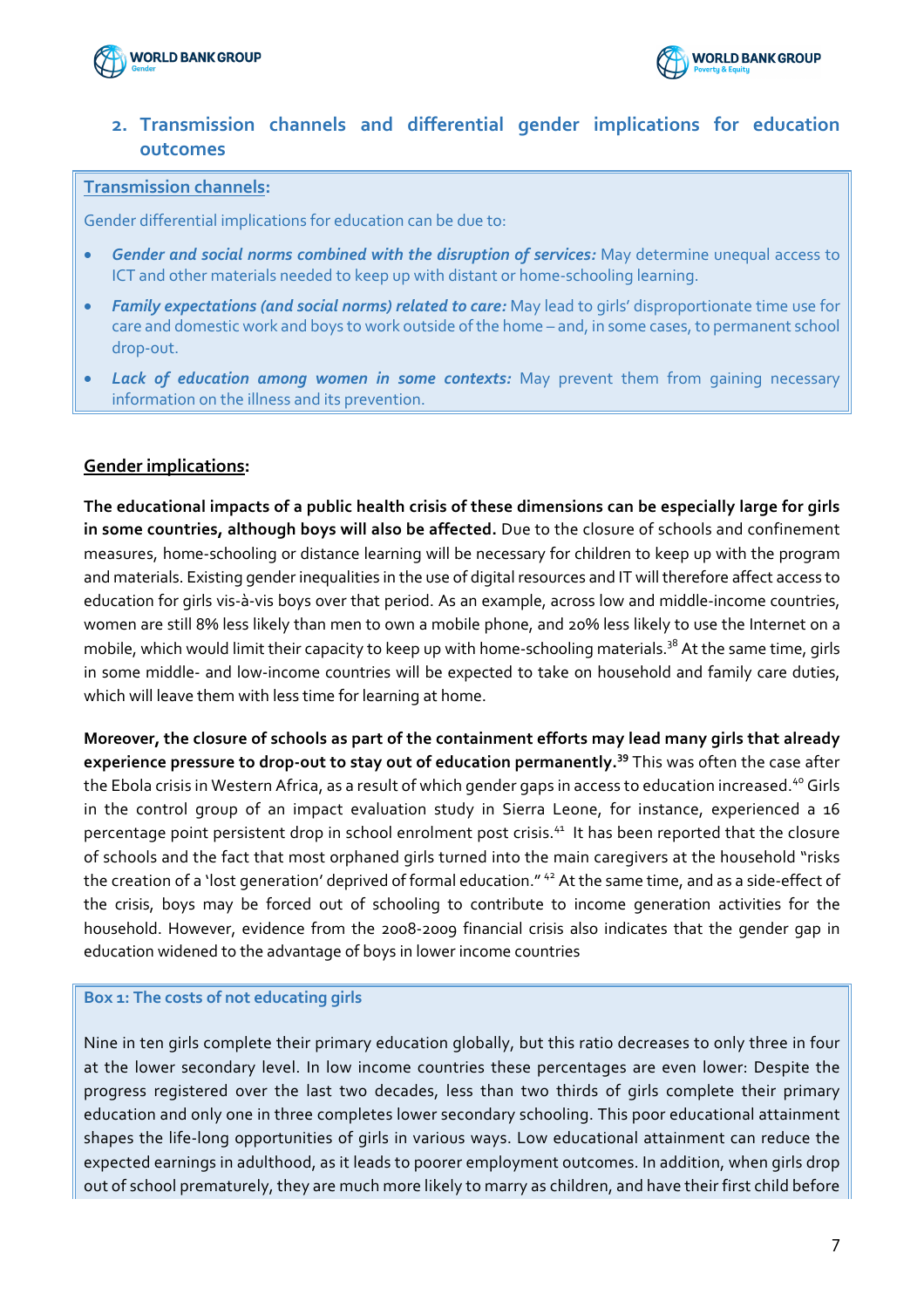



the age of 18, which can negatively affect their future prospects. Low educational attainment is also associated with worse health and nutrition outcomes for women and their children, leading for instance to higher under-five mortality and stunting. Girls who drop out of school also suffer in adulthood from a lack of agency and decision-making ability within the household, and in society more generally. They are also less likely to report engaging in altruistic behaviors or helping others. Finally, when girls and women are better educated, they may be better able to assess the quality of the basic services they rely on and the quality of their country's institutions and leaders.

#### Source: Wodon et al. (2018)

**Adult women in developing countries are typically less well educated than men and less well plugged into information networks.** There should therefore be special efforts made to reach them with information about COVID-19 (stages of disease, symptoms, what to do if sick), and its prevention (handwashing, wearing masks, isolating). Taking into account gender dynamics could help save lives through, for instance, targeted messages to women and/or men (depending on the context) about the importance of using protective measures in and outside the home.<sup>43</sup> An evaluation of Medecins Sans Frontiers' Ebola response in Guinea concluded that awareness and education programs had limited impact because they lacked an understanding of local norms.44 The role of trained women in prevention efforts in their communities and families is central, as proven by previous experiences in epidemic outbreaks (see section on agency).

## **3. Transmission channels and differential gender implications for economic conditions**

## **Transmission channels:**

Gender differential implications for economic opportunities and income or consumption can be due to:

- *Sectors and occupations and types of work (and access to social protection):* Sectors and occupations where women and men are represented to varying degrees will be affected differently by the confinement measures, the closure of borders and the slowdown of economic activity prompted by the COVID-19 crisis. Women or men may also be affected differently due to gaps in their engagement in vulnerable forms of employment, such as informal or part time work, self-employment, domestic work or waste picking. First, due to the most immediate impacts on their work situation; and second, because they lack basic formal social protection.
- *Prevalent social norms and bargaining power within the household in managing conflicting work and care demands:* With the closure of schools, the heightened vulnerability of the elderly and the increasing number of ill people that cannot access health services or COVID-recovery patients there will be a surge in the demand for care within households. The prevalent social and gender norms and the bargaining power of men vis-à-vis women in the household will determine how balanced the distribution of this growing care need is. In any case these conflicting demands will very likely lead to reductions in working time or decisions to prioritize one job in the household. Patriarchal social norms determining access to assets, for instance related to land use, inheritance or finance, also need to be considered in this context.
- *Other (non-labor) market shocks:* Travel restrictions, border closures or disruptions to public transport may result in declines in international (and domestic) remittances. Proper identification of which types of households depend on remittances and their composition is critical. For domestic workers or small-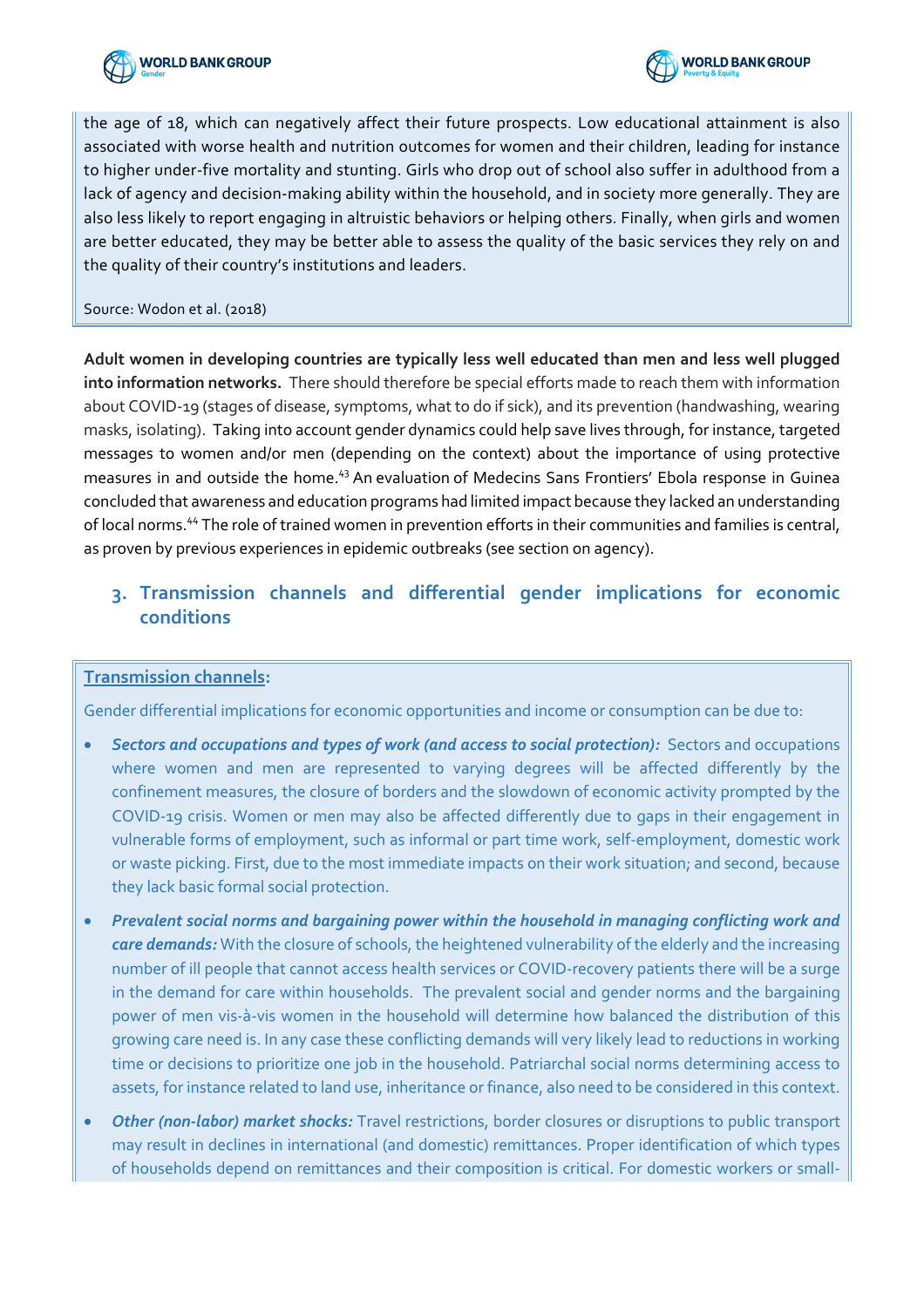



scale traders increases in prices and restrictions to mobility can also have a negative impact on their livelihoods.

## **Gender implications:**

**Sex segregation in sectors and occupations will lead to differential economic impacts over the short, medium and long term.** The impact on men vis-à-vis women will depend on whether their jobs will be sustained during the containment phase, for instance those allowing for telecommuting or in counter-cyclical industries (government and education) or will be at a higher risk of disappearing. Leisure, travel, hospitality, textile and apparel manufacturing and retail sales (other than supermarkets and pharmacies) are some of the economic activities that are likely to be most adversely affected (see Figure 2). For example, about half of the employed women in Bangladesh work in textile or ready-made garment manufacturing.<sup>45</sup> Already, millions of garments workers, mostly women, have been sent home without further pay due to COVID-19. It has been reported that out of the 700,000 jobs that were eliminated in the first wave of the pandemic in the USA, 60 percent were held by women.<sup>46</sup> Generally over half of the employees in these occupations are women. Women are also over-represented among the self-employed and small business owners (e.g., restaurants and shops), which can also be expected to be especially affected by the crisis. On the other hand, male dominated sectors such as construction and manufacturing are also likely to be severely impacted. Jobs such as food vendors may adjust to greater mobility demands (as individuals travel house-to-house during a lockdown), and shift towards being male-dominated. On the other hand, women may also have access to new income generating activities such as sewing masks, making hand sanitizer, delivery of tests/medicine, new manufacturing jobs, or greater involvement in agriculture if hired labor is not an option.



#### **Figure 2: More women than men work on the frontlines**

**The over-representation of women among the inactive population, and in vulnerable forms of work (such as informal employment or domestic work) heightens their vulnerability to poverty in times of crisis.** The low levels of female labor force participation in MENA and some SAR Countries (e.g., Bangladesh, Sri Lanka, Maldives, India, and Pakistan) may be exacerbated by COVID-19. In most countries, regardless of their income level, women tend to be more present than men in all forms of vulnerable employment, such as informal and domestic work. This largely leaves them out of coverage of social protection mechanisms, including for instance assistance targeted at workers during crises. As an example, during the COVID-19

Source: ILO Stat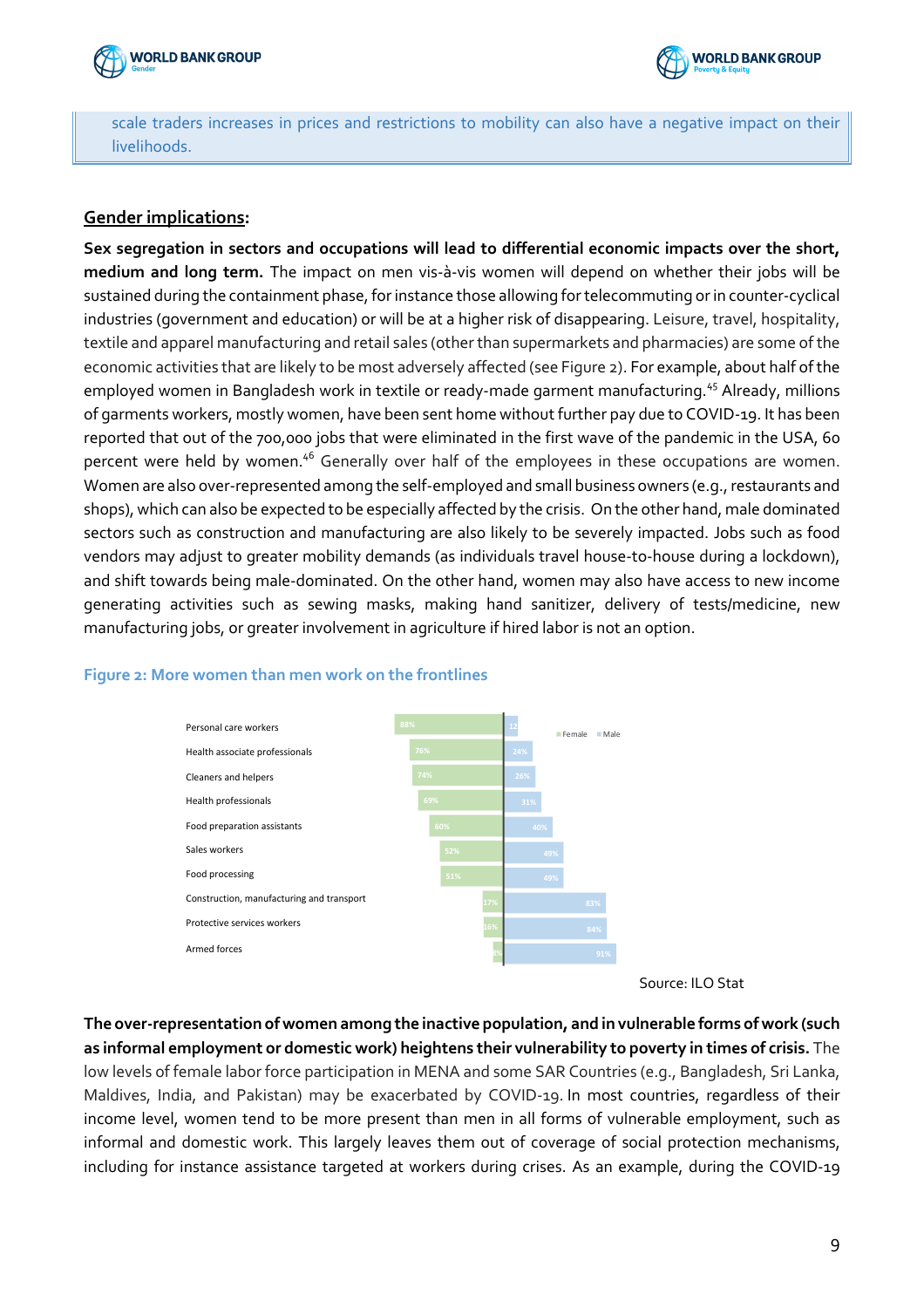



outbreak women migrant workers in Asia, especially those engaged in domestic work, saw their income generation capacity and ability to support their families adversely impacted.<sup>47</sup> The decrease in income and livelihoods as a result of the slow-down in economic activity combined with the absence of adequate safety nets may force households to engage in negative coping mechanisms, such as reductions in food consumption by girls and women or early marriage. <sup>48</sup>

#### **Box 2: Child marriage, factors and impacts**

Factors driving early marriage include socio-economic aspects, such as poverty or a lack of educational and employment opportunities for girls, and cultural factors, as well as social norms. In some societies, it is often an "either/or" option between getting married or remaining in school. When poverty makes it hard for a household to send all children to school, boys may receive preferential treatment for household investments in schooling, at least at the secondary level. Moreover, girls may be kept home from school to help with care or housework. Parents in traditional societies may place a lower value on girls than boys.

While girls from poorer socio-economic backgrounds are more likely to marry early, marrying early may lead to a higher likelihood of being poor later in life. The negative impacts of child marriage and early childbirth are indeed diverse and large. The largest impacts of child marriage are related to increases in fertility and population growth, poorer educational and health outcomes (of mothers and children) and lower lifetime earnings. Impacts in other domains, from violence to labor force participation or decision-making, are also observed throughout a woman's life depending on other factors, such as widespread gender inequality.

#### Source: Wodon et al. (2017)

**In lower-income contexts, women are particularly vulnerable to poverty and the negative effects of food scarcity as a result of a public health emergency**. <sup>49</sup> Poor households and those living in slums, camps or similarly vulnerable situations will be particularly exposed to the health crisis and its economic impacts. While globally the proportion of men and women living in poor households is similar, gender differences emerge in specific contexts. Women are more likely to live in poor households with a large number of children and fewer earners. Elderly women who live alone and/or rely on nearby family and community networks are overrepresented among the poor in some regions (e.g. ECA, LAC), similar to single mothers (LAC). In South Asia and Sub-Saharan Africa households with small children tend to be poorer, and more women in their peak productive and reproductive years are likely to live in those households.<sup>50</sup> All these may lead to a disproportionate effect on women and girls. In addition, the higher mortality of men as a result of COVID-19 increases the probability to lose a (likely) income earner in affected households, leading to heightened economic vulnerability for the women and children left behind.

**Other (non-labor) market disruptions can disproportionately affect women and girls.** Evidence from the 2008 financial crisis shows that fluctuations in prices of staple and other foods can have especially negative effects for women and girls in some of the most vulnerable households.<sup>51</sup> Women smallholder farmers, for instance, were disproportionately affected across low income countries largely in connection with preexisting structural inequalities in access to resources.<sup>52</sup> Women and girls were generally more vulnerable to the negative consequences of food insecurity and were more often driven to adopt extreme coping mechanisms. <sup>53</sup> In countries where women are mainly responsible for subsistence crops, more of them may be used to smooth consumption or be sold on local markets, generating lower returns. During the Ebola outbreak in Western Africa, female smallholder farmers and cross-border traders were severely affected by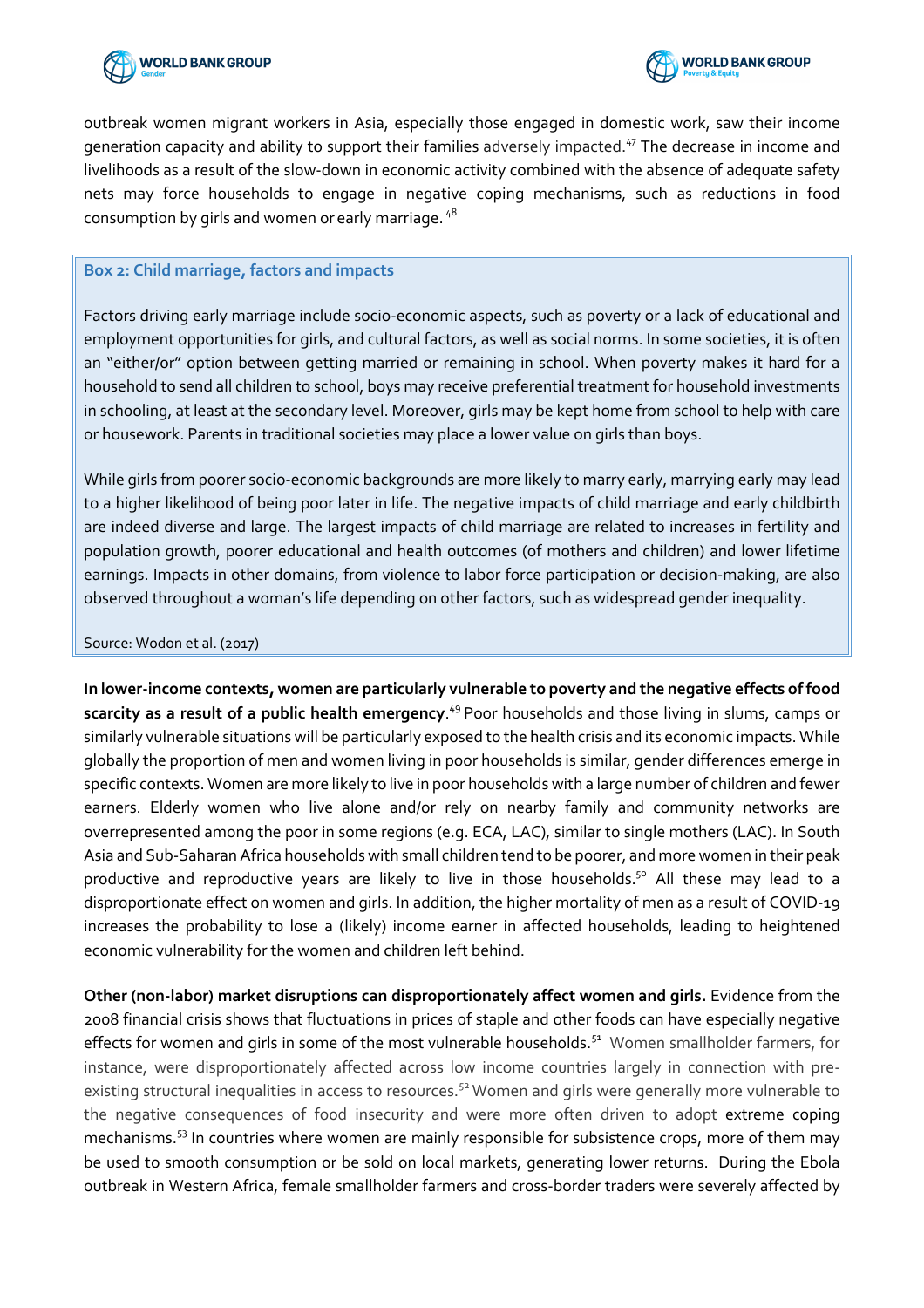



their loss of income as a result of declines in food and crop production, steep increases in food prices, declining food security and closed borders.<sup>54</sup> During the outbreak in Liberia most self-employed women were engaged in food businesses and the sale of perishable goods such as fruits and vegetables, which went to waste because of customers fears that they would contract Ebola. Men were involved in businesses that dealt in non-perishable goods and were able to continue their businesses or immediately reopen once the situation improved. 55

**Overall, and as a result of the outbreak and the response to the quick spread of COVID-19, women will likely experience a significant burden on their time given their multiple care responsibilities.** The closure of schools affects women disproportionately, since they are mostly in charge of all informal care in the household and may see their work and economic opportunities further constrained as a consequence (see Figure 3).<sup>56</sup> In addition to caring for their children, they are likely the ones taking on major care responsibilities for the elderly, which are particularly vulnerable to COVID-19, and the sick, as observed in previous and similar crises across countries. This burden will be even higher in lower-income contexts and especially among families living in slums, camps or similarly poor conditions where morbidity as a result of COVID-19 and other diseases can be expected to increase. In the absence of any alternative support mechanisms, many families across higher-income countries may be confronted with the need to choose to prioritize the highest-paid job in the household - most often corresponding to men. More broadly, and in contexts where the malebreadwinner bias persists and priority in times of scarcity of jobs tends to be given to men, women are more likely to stay out of the labor market as the crisis hits. At the same time, and in some contexts, opposing forces may ultimately promote gender equality in the labor market: Businesses are rapidly adopting flexible work arrangements that may persist, while fathers now take responsibility for childcare, which may erode the current social norms.<sup>57</sup>

#### **Figure 3: Women carry the burden of care work**



Female to male ratio of average time spent on unpaid domestic, care and volunteer work in a 24-hour period

Source: OECD Stats

Note: NA: North America, EU: European Union, LAC: Latin America and Caribbean, EAP: East Asia and the Pacific, SSA: Sub-Saharan Africa, MENA: Middle East and North Africa, SA: South Asia.

**The outbreak of an infectious disease may also amplify gender differences with regards to access to productive assets and property in specific contexts**. Women who become widowed face the risk of disinheritance and loss of property in some countries. In Sub-Saharan Africa widows are generally a highly vulnerable population group as women's property rights are often conditional on marriage.<sup>58</sup> However, there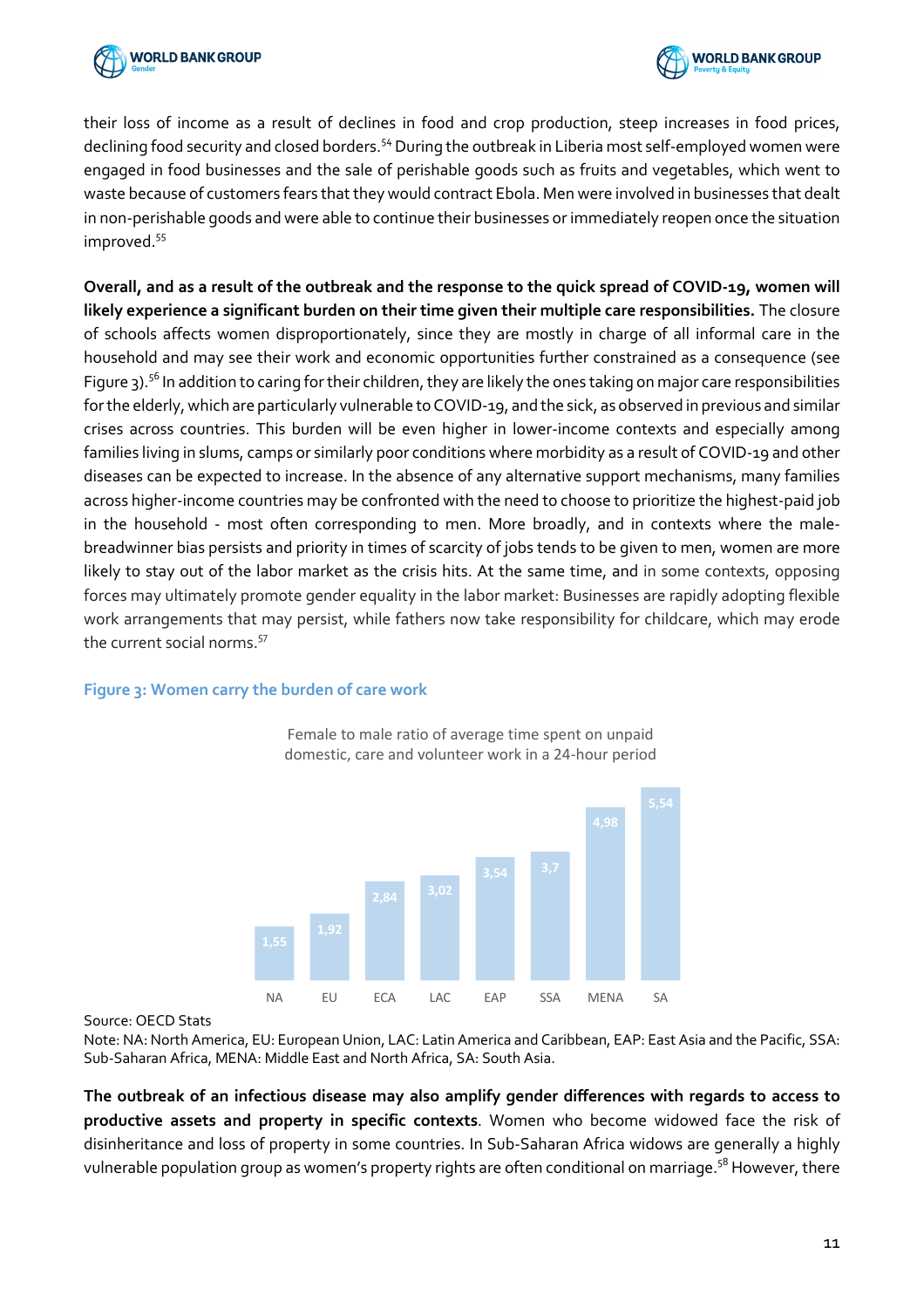



is little evidence of how these dynamics play out during or after a major infectious disease outbreak. Participants in focus group discussions conducted during the 2013 Ebola epidemic in Liberia generally felt that the customary system protected widows and orphans from being disinherited by relatives of deceased husbands or fathers, but this may not necessarily apply to all contexts. During the 2013-16 Ebola outbreak in West Africa, men were more likely to borrow from friends and family members, while women relied more heavily on savings and lending clubs. As a result, men had more leverage to negotiate more favorable interest rates and repayment terms.<sup>59</sup> The financial capital of women's savings and loans groups in Liberia was severely affected since members were not able to pay back their loans.<sup>60</sup>

## **4. Transmission channels and differential gender implications for agency related outcomes**

#### **Transmission channels:**

Gender differential implications for agency can be due to:

- *Pre-existing gaps in agency, for instance with regards to gender-based violence, combined with confinement measures and increased stress levels:* All these combined may lead to an upsurge in domestic violence. For victims of such forms of violence its intensity and frequency may increase. The exposure to members of the security forces, outsiders transporting goods or even community members may heighten the risk of violence, abuse and exploitation when those are in charge of enforcing confinement measures, particularly when in vulnerable contexts.
- *Interruptions to key protection and support services:* The shift in resources may contribute to this trend, heightening the feeling of helplessness by victims or survivors and the perception of impunity by perpetrators.
- *Pre-existing gaps in agency restricting access to information and decision-making spheres by certain groups*: Barriers to access to information among certain groups, including women, may undermine the effectiveness of the prevention and response efforts while strengthening or widening existing unbalances in the distribution of power and inequalities in outcomes.
- *Prevalence of traditional social and gender norms affecting coping strategies and decision-making processes:* With the closure of schools and economic difficulties teenagers may be at a higher risk of early marriage and pregnancy as a result of the adoption of negative coping strategies by themselves and/or their families.

## **Gender implications:**

**Women experience increased risks of gender-based violence in the context of public health emergencies.**  $61A$  recent review of literature found that this was the case in all past epidemics, with the most common forms being intimate partner violence and sexual exploitation and abuse.<sup>62</sup> Indeed, current reports from many of the countries affected by COVID-19 (Spain, China, France or Germany) indicate that gender-based violence may have been on the rise, likely in connection with the combination of increased tension, stress and confinement conditions in the household. As an example, a steep increase in calls to helplines has been reported across countries since the start of the pandemic. There are also increased risks of violence and harassment against frontline health female workers. Reports from Singapore and China indeed show high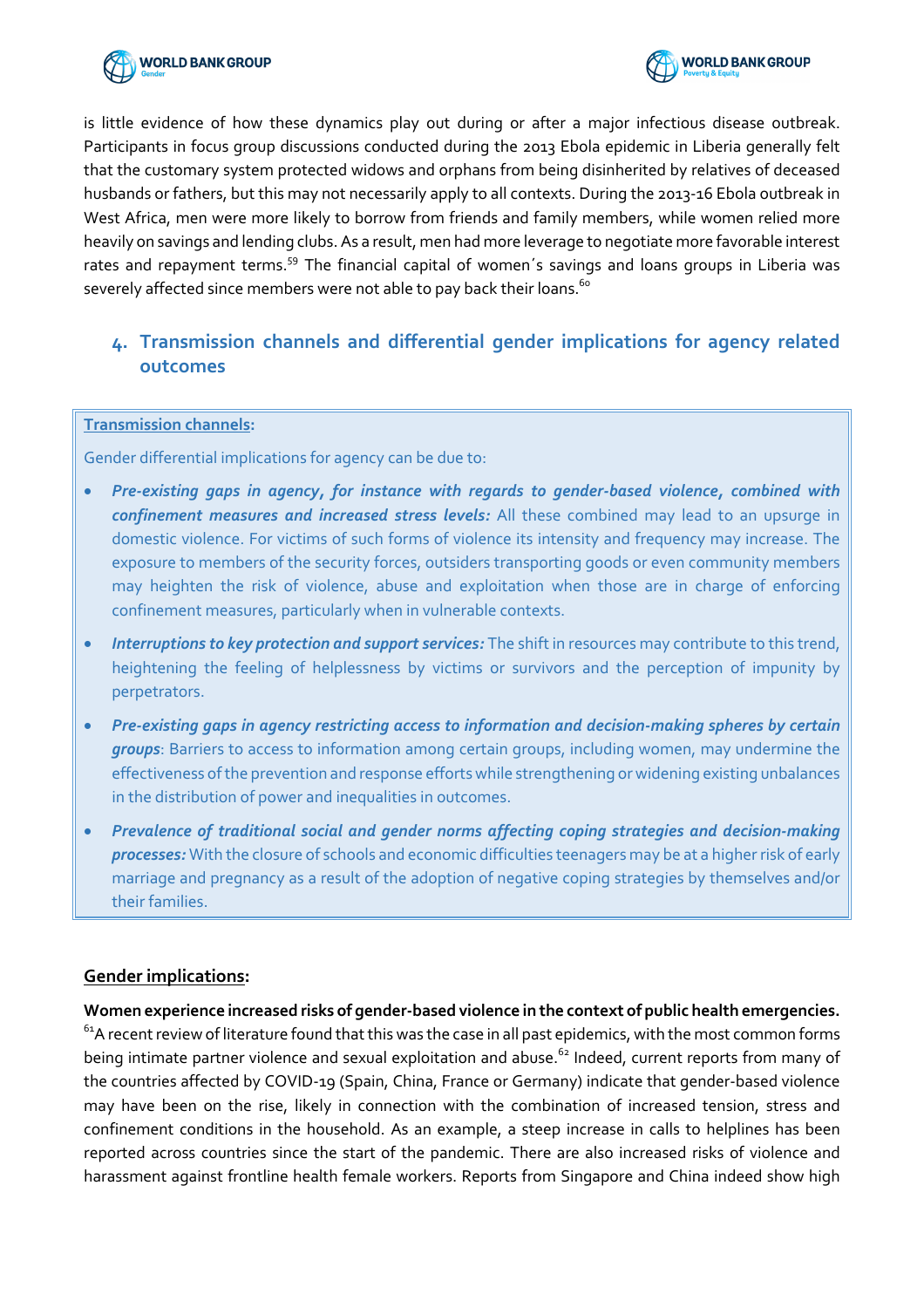



levels of intimidation and aggression towards female health professionals, especially nurses, in the current crisis.<sup>63</sup> Increases in violence in the context of pandemics can be due to economic stress, quarantines and social isolation, the potential breakdown of societal infrastructures or family separation in conflict or fragile contexts, reduced access to services, or the inability to escape abusive partners, among others.  $64$ 

**Access to essential protection and support services may be more restricted, leading to an increased perception of impunity by perpetrators.** The growing strain on the health system as well as the social distancing measures taken in several countries due to the spread of COVID-19 may lead to disruptions in care and support services for women survivors of gender-based violence.<sup>65</sup> Despite the fact that this type of support services are very demanded in these situations, their availability is likely to be more limited.<sup>66</sup> Other crucial services related to safety, security or justice may also be disrupted as government institutions shift resources to the public health crisis.<sup>67</sup> Service provision (i.e. medical, justice) for victims of gender-based violence broke down during the Ebola outbreak.<sup>68</sup> All these, combined with the forced confinement in the household as part of the measures to contain the spread, may lead to a higher perception of impunity by perpetrators.<sup>69</sup>

**Some forms of violence are of particular concern in lower-income or more fragile contexts.** The risk of sexual exploitation of women and girls by health workers and outsiders transporting goods has for instance been reported to increase during epidemics in such contexts.<sup>70</sup>Adolescent girls also appear to be at further risk of early marriage, abuse, and of sexual exploitation as schools close -especially when the adults in the home are hospitalized or deceased, and children stay alone or under the care of strangers.<sup>71</sup> As an example, the risk of early marriage increased as a result of the closure of schools in the fight against Ebola in Sierra Leone.<sup>72</sup> The death of the adult male family members may also leave women and girls in the household particularly vulnerable and exposed.73Moreover, reports from the Ebola crisis in Sierra Leone and Democratic Republic of Congo indicate that sexual exploitation was common by state officials and community members in charge of enforcing the quarantine.<sup>74</sup>

**Teenage pregnancy can increase substantially during the outbreak of an infectious disease due to increased sexual violence or as negative coping strategy by girls.** Teenage pregnancies increased during the 2013-16 Ebola epidemic in West Africa, in some communities by as much as 65 percent.<sup>75</sup> Multiple factors may explain this surge. Blame was directly placed on girls for having unprotected sex.<sup>76</sup> On the other hand, women's rights organizations pointed to a rise in sexual violence against teenage girls. Girls may look to engage in relationships as a channel for financial support, particularly with older men, which were sometimes exploitative.<sup>77</sup> The higher exposure to exploitative relationships due to changing demographics has also been documented in the HIV/AIDS pandemic, or in the aftermath of the Ebola outbreak in Western Africa, where around 10,000 children lost one or both parents.<sup>78</sup>

**Women may be disadvantaged in access to critical information due to lower education levels, exclusion from male networks/power structures and societal limitations on women's mobility.** During the 2013-16 Ebola outbreak in West Africa women appeared to be excluded from meetings where information was shared, particularly as leaders were the ones receiving information on Ebola prevention and treatment messages.79 In addition, and given that women were less likely than men to have power in decision making, their needs were largely unmet.<sup>80</sup> Limitations on women's mobility undermined their direct involvement in Ebola prevention and treatment efforts, which in turn undermined the success of these interventions. $^{81}$ During the most recent Ebola crisis in the DRC, women have been distrustful of male information providers, due to the ongoing armed conflict in the area.<sup>82</sup> One of the main responses to the Zika crisis in LAC was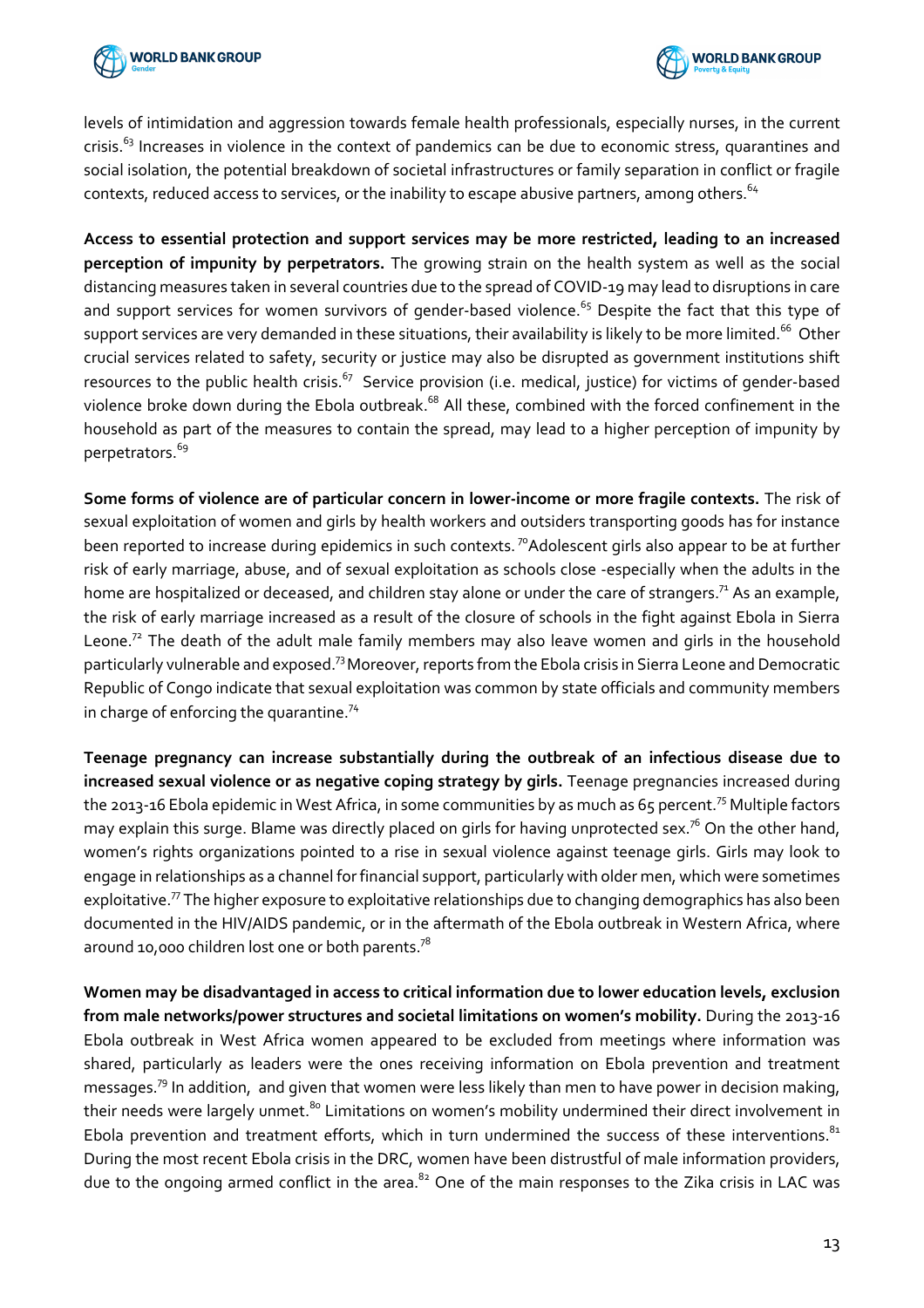



advising women of reproductive age that they should not get pregnant, which widely ignored the existing structural inequalities in the region, while references to abortion access were absent. This measure implied that the sole responsibility to self-manage their risk profile was on women, suggesting that men do not have any responsibility for pregnancy and creating an unequal gender dynamic to the outbreak.<sup>83</sup>

**Female health care workers and survivors may also face stigmatization in some specific contexts.** During the 2013-16 Ebola outbreak in West Africa, female health care workers were often confronted with suspicions that they had brought Ebola to the community.<sup>84</sup> In some instances their houses were demolished or burned by the local authorities. Similarly, surviving women faced stigmatization and were blamed for the illness and/or death of their family members. There are also reports that orphaned children were stigmatized and subject to ill-treatment across African countries. Women affected by Zika in Brazil were also subject to harassment and discrimination in public.<sup>85</sup> Stigmatization is already being reported among older people infected with COVID-19 in some European countries.

**Women have a crucial role to play in the response to the crisis, especially in the prevention and containment phase, but also during follow up.** Previous experiences show that women are a central part of the solution. Female community references can for instance help to transmit key messages to the relevant population. In DR Congo female community healers proved to be trusted sources of information at the community level in the prevention and containment efforts during the Ebola outbreak. Women organizations and female leaders can bring important insights, and relevant differences in messaging and crisis management. In the DR Congo, the WHO worked with the *Collectif des Associations Feminines* (CAF), an umbrella association of about 45 local groups to train 132 women leaders about the disease who conducted an intensive two-week information campaign in 30 neighborhoods in Beni city.<sup>86</sup>It is also reported that in Liberia, Guinea and Sierra Leone, local women's groups have played a vital role in the fight against Ebola. Although women account for the majority of frontline healthcare workers, which places them at a privileged position to identify trends on the ground, they are still largely under-represented in national and global health leadership positions.<sup>87</sup>

## **5. Conclusions**

**Gender inequality begets gender inequality, and this process is only exacerbated in times of crisis or in the face of major shocks such as the outbreak of COVID-19.** In understanding the impacts of and designing policy responses to the current crisis it will be especially important to (i) pay attention to existing gender differences and how they are likely to mediate gender impacts and roles, and to (ii) formulate policies that take pre-existing conditions into account to provide a tailored approach. In addition, given women´s greater involvement with the care of children and the elderly, as well as their home-based activities – and the reality that the home is typically the domain of women –, governments should be pro-actively reaching out to them for help with dealing with the pandemic. Women´s empowerment during this time could therefore be even more valuable due to their potential contribution to the response efforts.

**Table 1 below provides a summary of specific recommendations by context and specific groups affected.**  These are based on the existing evidence on how to articulate a response that will take gender inequalities – and the risks of broadening those in times of the COVID 19 pandemic and after – adequately into consideration by area. The summary differentiates between measures in the emergency response (immediate prevention and containment phases), and in the medium to longer term (recovery and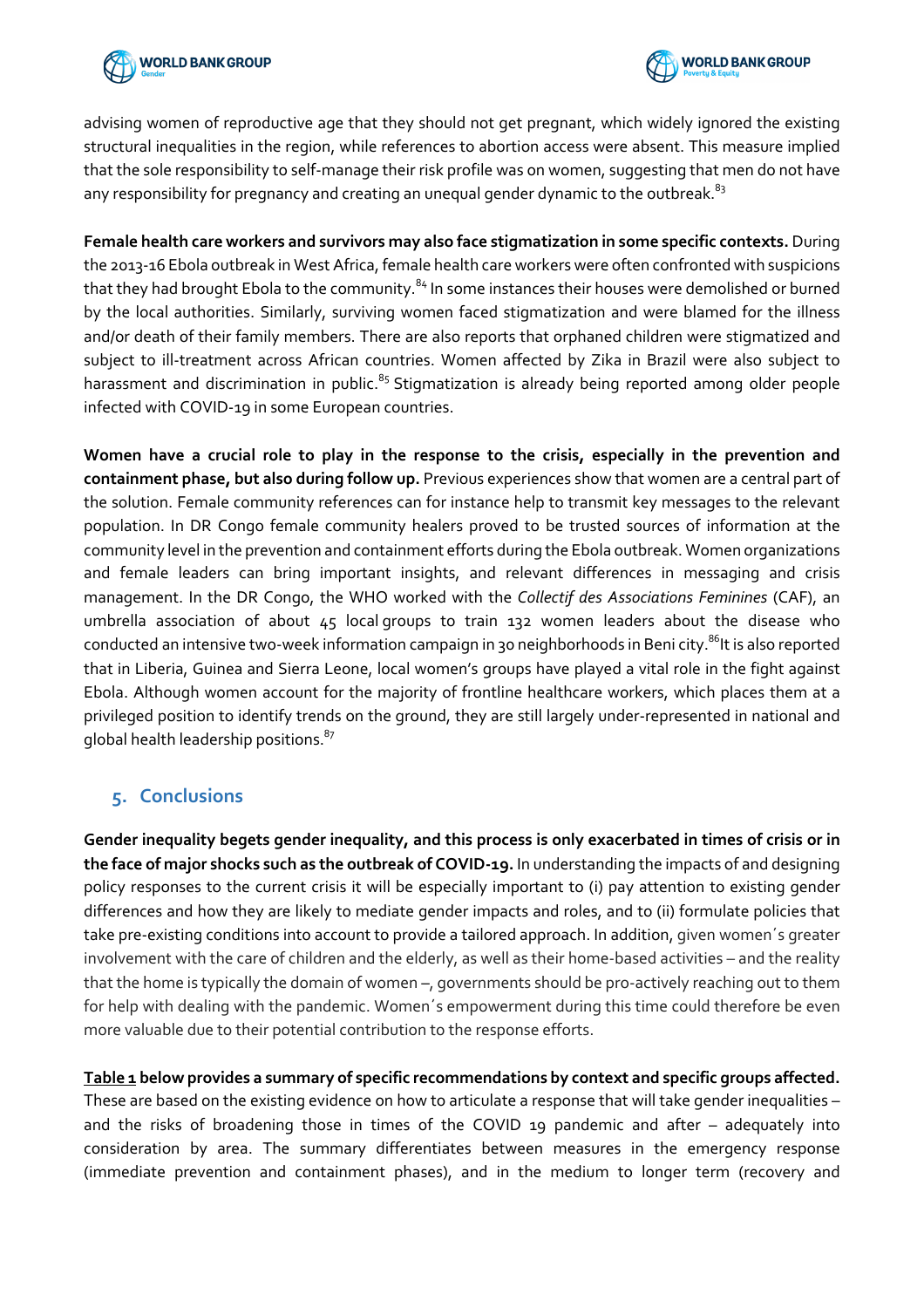



reconstruction). As noted in the table, the differential gender implications of the crisis will be heightened in particular contexts and among especially vulnerable groups. In vulnerable contexts – poor areas with limited access to water, rural communities, slums, refugee camps – the impacts described might be exacerbated due to faster and/or stronger transmission mechanisms. Similarly, specific household demographic compositions – single parent, extended households with children and elderly, widows – might show stronger impacts on women (particularly due to care-related tasks allocation and demand). Women and girls who face multiple layers of inequality – i.e. disability, ethnicity, etc. – may be more vulnerable.<sup>1</sup> COVID-19 widows and orphans, in particular, will require special attention.

**The potentially gender-differentiated impact of the COVID-19 crisis also needs to be considered for poverty measurement and projections**. Much can be done already with administrative data and existing household and labor force surveys to profile poor households, including those were women are more at risk of poverty.<sup>88</sup> Existing data can be used to identify (a) households at risk of job and income losses, (b) households at risk of increased care demands, (c) households that are demographically vulnerable (e.g. single-parent/caregiver households that might require safety net or income transfer support, elderly only households, etc.), (d) remittances-dependent households without a (physically present) adult male, or (e) households with pregnant women requiring reproductive care services. This can allow for visibility of these households and ensure that the direct and indirect age and gender effects of the COVID-19 are taken into account.

**For new data collection efforts, prioritizing the collection of accurate and complete sex-disaggregated data to understand how COVID-19 impacts individuals differently will also be important.** There are several rapid-surveys and data collection efforts being designed to look at impacts on poverty, income, and inequality. Most of these surveys will be household-level based (therefore reflecting impacts at the household level). Phone and online surveys have the added challenge that they are to be short, might be biased to those that have access or own the technology, and reinforce challenges of data collection revolving around the identified household head.<sup>89</sup> To assess gender-differentiated impacts, efforts will be required to ensure critical questions are asked (e.g. a labor income module for each household member). Some specific insights can be gained from re-interviewing existing respondents in other surveys (e.g. DHS, which focuses on women of reproductive health), and/or follow-ups or booster samples with a secondary respondent in the household.

**A research agenda on gender-related impacts of COVID-19 is needed in the short, medium, and longer term across identified and new channels of impacts and effects.** While this note aims to be comprehensive, new evidence is being generated rapidly. Indeed, a broad research agenda is needed for a better genderinformed response, recovery, and resilience-building for this crisis, as well as for future ones. Based on the evidence summarized here, the following research areas will be particularly important:

- Health: Research should assess outcomes directly related to COVID-19 (e.g. contagion, fatalities), by sex, age, income and living conditions, and for specific groups of women (e.g. pregnant women). It should also involve an assessment of other outcomes affected by the re-direction of medical resources to the COVID-19 response (e.g. reproductive and maternal health, mental health), and the implications for groups with already limited access to services (the poor, those living in rural areas, as well as for women with social and normative restrictions). Learning on nutrition-related impacts might also be valuable, particularly on food access and intra-household allocations in light of food scarcity or limited food access.
- Education: It will be important to assess whether and how the large gains on girls' education access and enrolment across countries will be affected by the crisis, and how re-entry to education and survival rates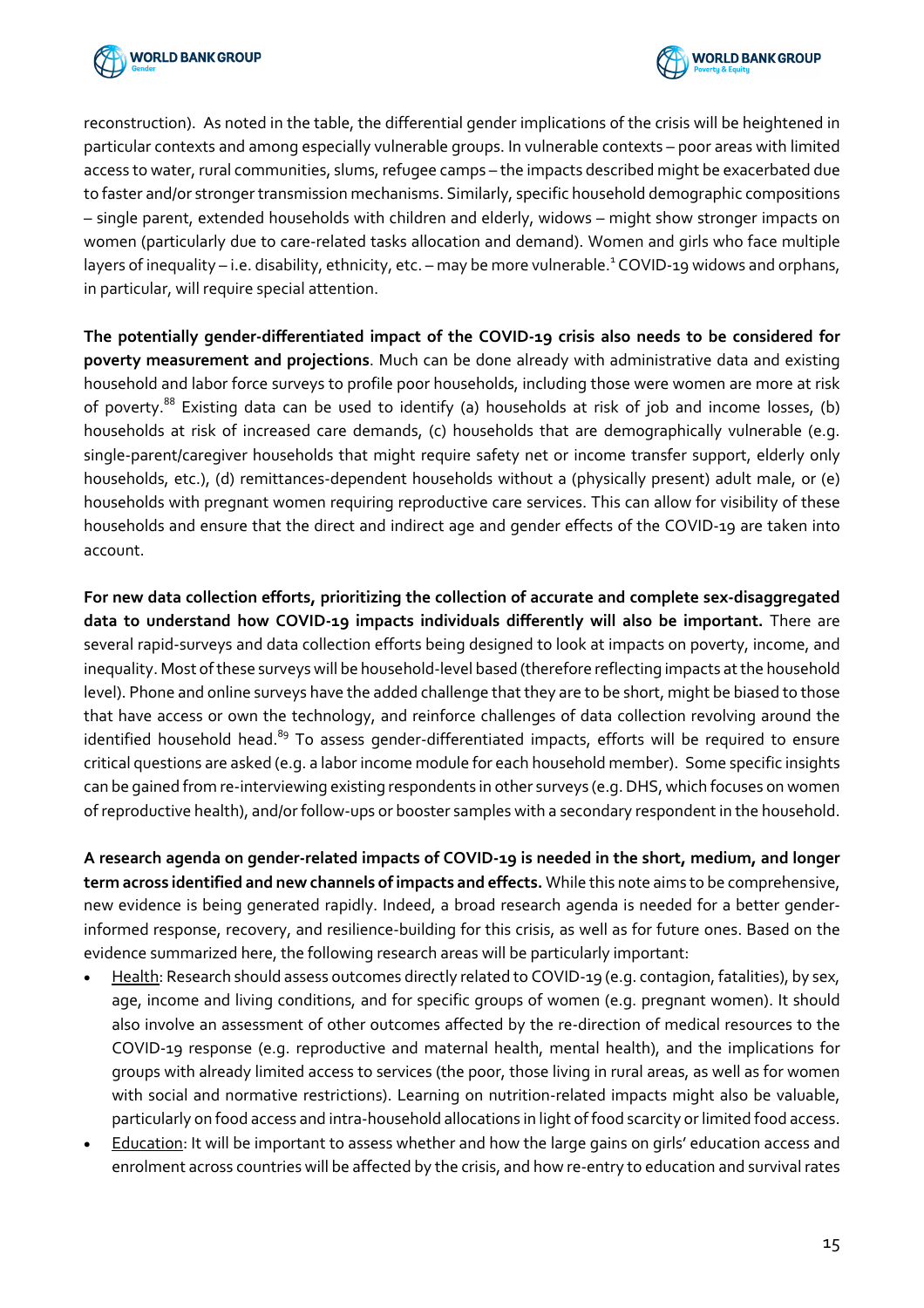



in secondary education will evolve post-confinement (including the potential growth in the share of boys out of school).

- Poverty and living conditions: An assessment of how and via which channels different households were affected by COVID-19 (e.g. single parents, widows, extended households), and how impacts on their income generating activities present gender-differentiated patterns will be crucial. Whether gains or reversals on women's economic activity (employment, entrepreneurship, agricultural production, others) will be observed is another key area of interest.
- Response effects: Impact evaluations of the different initiatives that are being developed and implemented across countries should also consider the gender dynamics highlighted in this note, with a particular focus on differences in benefiting from said interventions (and potential explanations behind those differences).
- Active participation: The role men and women across communities have taken in prevention, containment, surveillance and recovery efforts should also be properly documented and researched, in order to better understand their differential contributions to the response, and with the objective of improving its effectiveness in this and future similar crises.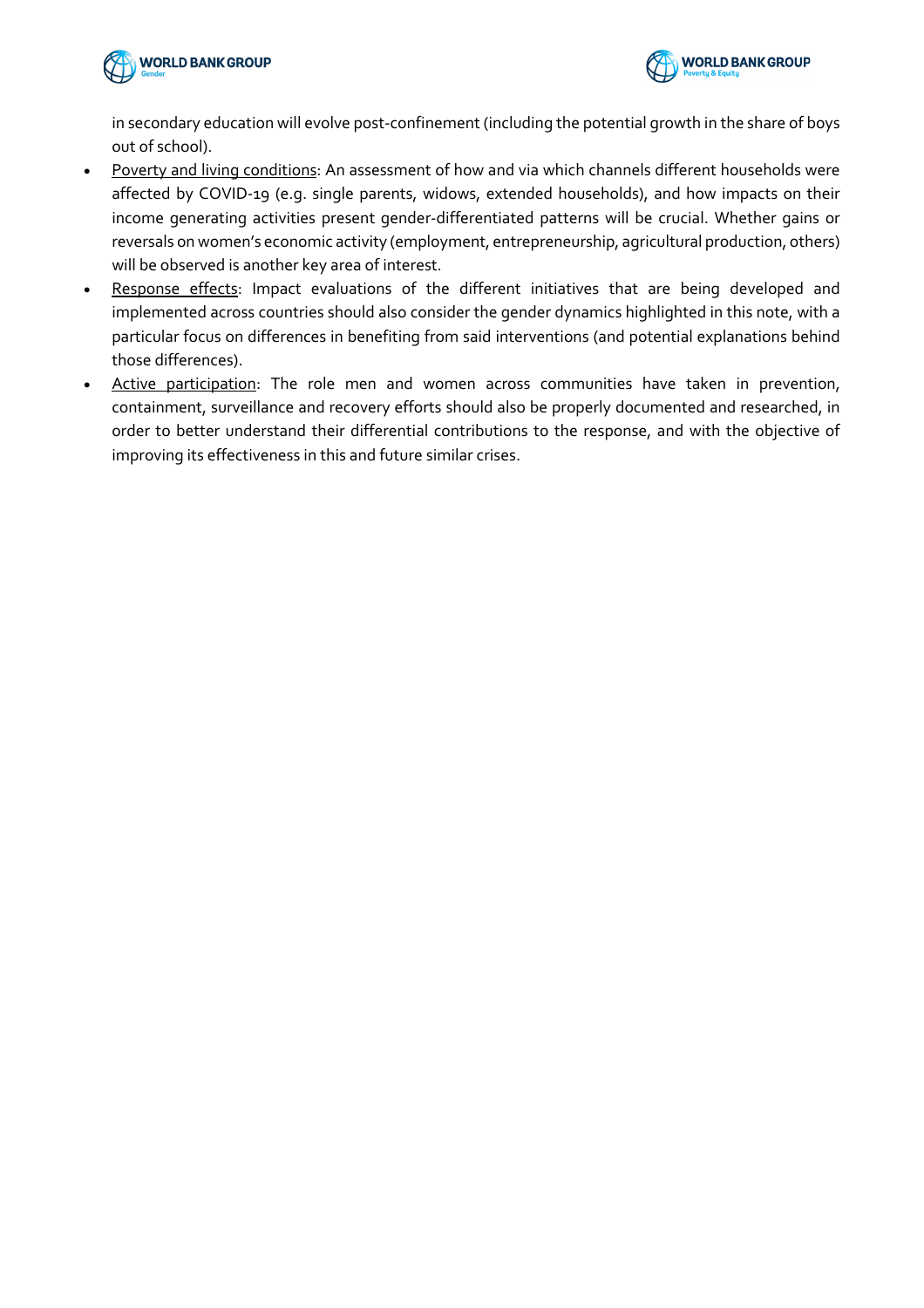



## **Table 1: Summary of transmission channels, gender implications and recommendations by country and groups**

| <b>SECTOR</b>                       | <b>COVID-19 TRANSMISSION CHANNEL</b>                                                                                                                                                                                                 | <b>COUNTRY/</b>                                                                                                      | <b>RECOMMENDATIONS</b>                                                                                                                                                                                                                                                                                                                          |
|-------------------------------------|--------------------------------------------------------------------------------------------------------------------------------------------------------------------------------------------------------------------------------------|----------------------------------------------------------------------------------------------------------------------|-------------------------------------------------------------------------------------------------------------------------------------------------------------------------------------------------------------------------------------------------------------------------------------------------------------------------------------------------|
|                                     | <b>AND IMPACTS ON OUTCOMES</b>                                                                                                                                                                                                       | <b>GROUPS</b>                                                                                                        |                                                                                                                                                                                                                                                                                                                                                 |
| <b>Endowments:</b><br><b>Health</b> | Higher exposure to contagion among<br>women disproportionately represented<br>among some of the most exposed groups:<br>health sector workers, supermarket staff,<br>cleaners and caregivers.                                        | All                                                                                                                  | <b>EMERGENCY RESPONSE:</b><br>Provide priority support to women on the frontlines by for instance ensuring access to<br>adapted protective equipment, hygiene products, COVID-19 testing when necessary, or<br>arrangements for those with care responsibilities. Examples from India (and other                                                |
|                                     | Higher risk of death among men possibly<br>due to differences in the incidence of<br>intervening conditions and behaviors and<br>in immune systems.                                                                                  | All                                                                                                                  | countries) show that women's groups are playing a key role in the production of protective<br>material. <sup>90</sup><br>Recognize the gendered dynamics in communication efforts, which can raise the                                                                                                                                          |
|                                     | Limited access to health services by some<br>women in certain contexts due to the<br>prevalence of patriarchal gender norms.                                                                                                         | Countries, contexts with<br>stringent patriarchal<br>gender norms (MENA,<br>Sahel region, parts of<br>South Asia).   | effectiveness of communication and prevention efforts. <sup>91</sup><br>Include women and girls in community response mechanisms.<br>$\bullet$<br>Provide psychosocial support to health workers and caregivers. <sup>92</sup>                                                                                                                  |
|                                     | The propensity to contagion by men can<br>be higher due to their lower adherence to<br>prevention measures or health care<br>services utilization.                                                                                   | All                                                                                                                  | Ensure equal representation of women in clinical trials. <sup>93 94</sup>                                                                                                                                                                                                                                                                       |
|                                     | An increase in unwanted pregnancies,<br>especially among teenagers, or in<br>maternal mortality can stem from the<br>interruption of sexual and reproductive<br>services as resources concentrate on the<br>public health emergency. | Especially challenging in<br>lower income contexts.<br>Relevant among<br>teenagers and women<br>victims of violence. | <b>EMERGENCY RESPONSE:</b><br>Make a minimum emergency package of sexual and reproductive health services<br>available for women and adolescents. <sup>95</sup><br>Properly communicate any changes in referral systems for GBV.<br>$\bullet$<br>Include menstrual hygiene products in hygiene kits issued to quarantined population<br>groups. |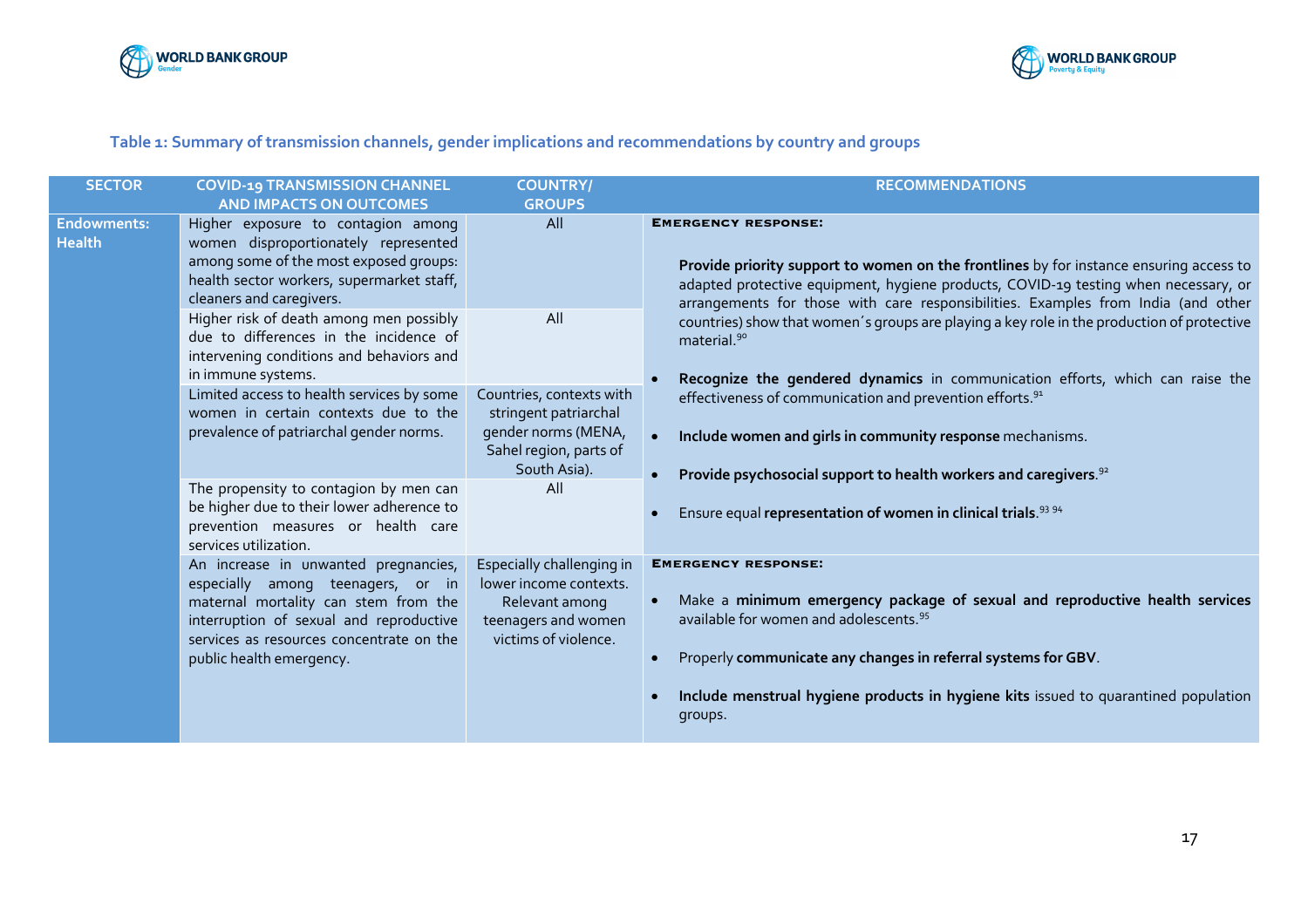



|                                                                                                                                                                                                               |                                                       | $\bullet$<br>$\bullet$ | Adapt adolescent girls' programs to a virtual format to reach girls in the context of<br>confinement due to COVID-19.96<br><b>MEDIUM TO LONGER TERM:</b><br>Consider the development of interventions such as the <i>Empowerment and Livelihood</i><br>for Adolescents (ELA) in Sierra Leone to curtail teenage pregnancy. Coinciding with the<br>Ebola outbreak, this intervention provided young women with a protective space where<br>they receive support, information on health and reproductive issues, and vocational<br>training. In treated villages it allowed them to allocate time away from men, preventing<br>out-of-wedlock pregnancies and enabling them to re-enroll in school post-crisis. <sup>97</sup> |
|---------------------------------------------------------------------------------------------------------------------------------------------------------------------------------------------------------------|-------------------------------------------------------|------------------------|-----------------------------------------------------------------------------------------------------------------------------------------------------------------------------------------------------------------------------------------------------------------------------------------------------------------------------------------------------------------------------------------------------------------------------------------------------------------------------------------------------------------------------------------------------------------------------------------------------------------------------------------------------------------------------------------------------------------------------|
| Pregnant women are especially vulnerable<br>to contagion due to their contact with<br>facilities<br>health<br>and<br>potentially<br>complications (although the later has not<br>been confirmed by research). | All, but especially<br>important in poor<br>contexts. | $\bullet$<br>$\bullet$ | <b>EMERGENCY RESPONSE:</b><br>Pay special attention to respiratory illnesses in pregnant women due to increased risk<br>of adverse outcomes, even if evidence about this is still scarce in the context of COVID-<br>19. <sup>98</sup><br>Prioritize infection control in maternity settings <sup>.99</sup><br>Provide psychological support to pregnant women who are infected. <sup>100</sup><br>Issue clinical guidelines on how to treat pregnant women with COVID-19 infection.                                                                                                                                                                                                                                        |
| As care demands and responsibilities                                                                                                                                                                          | All.                                                  |                        | <b>EMERGENCY RESPONSE:</b>                                                                                                                                                                                                                                                                                                                                                                                                                                                                                                                                                                                                                                                                                                  |
| grow, a higher burden on women's time<br>and higher stress levels with confinement<br>measures and fear of the situation may<br>lead to poorer (mental) health outcomes.                                      |                                                       | $\bullet$              | Address growing mental health and psychosocial needs through targeted responses<br>that cater to the needs of specific groups. The barriers for women and girls to access this<br>type of services need to be considered. <sup>101</sup> The new technologies and social media offer<br>potential for access, <sup>102</sup> although many of the most vulnerable will have no access to the<br>required devices and/or the Internet (i.e. lower income women and the elderly).                                                                                                                                                                                                                                             |
| Food scarcity and negative coping<br>mechanisms such as reductions in food<br>intake combined with patriarchal social<br>norms may have a disproportionate effect<br>for women's and girls' health outcomes.  | Especially important in<br>lower income countries.    |                        | See section on economic conditions.                                                                                                                                                                                                                                                                                                                                                                                                                                                                                                                                                                                                                                                                                         |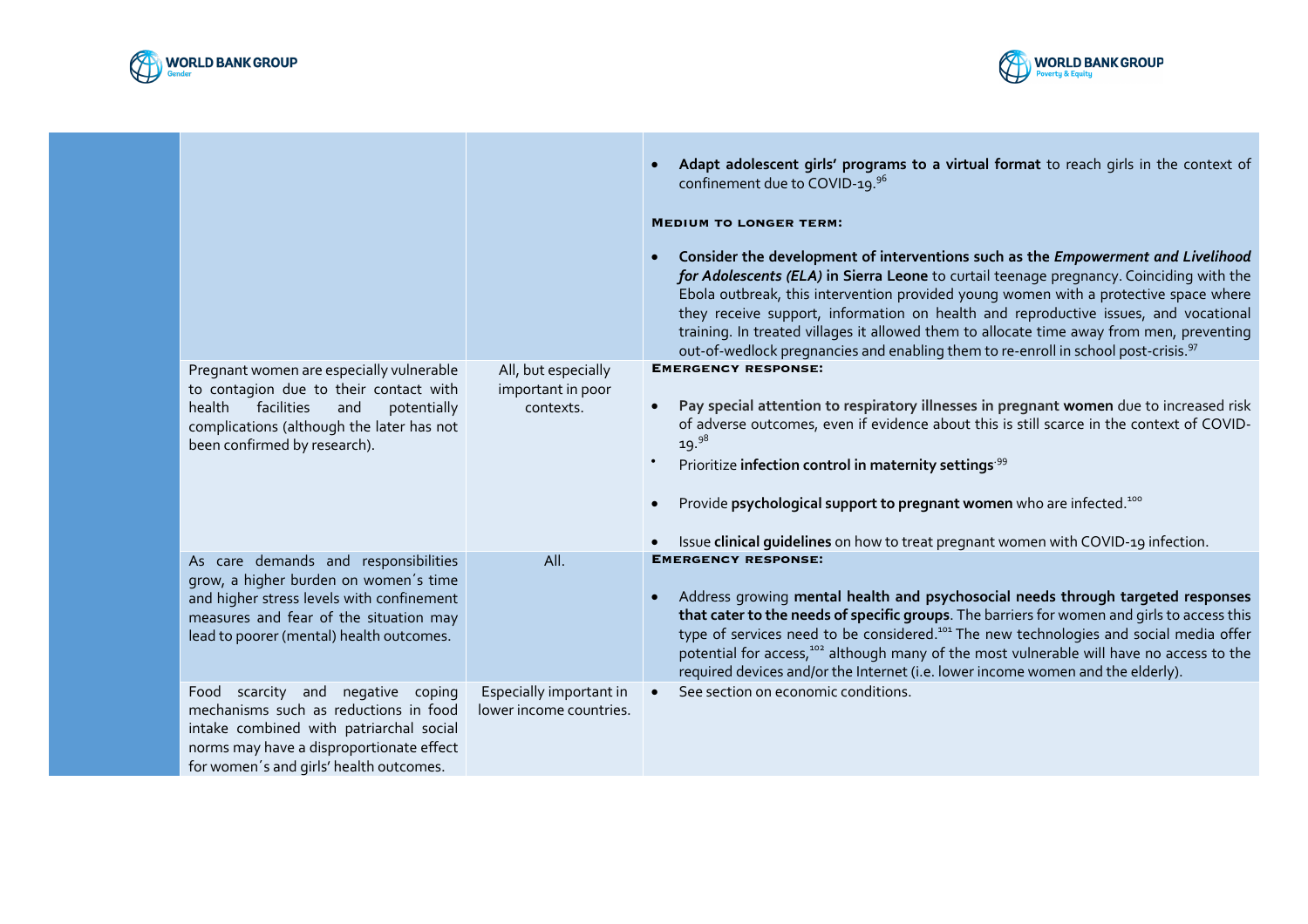



| <b>Endowments:</b><br><b>Education</b> | Given patriarchal social norms and the<br>increase in the burden of care many girls<br>leaving schools with confinement<br>measures may do it permanently.                                                                                                                                                                                                                                                                                                                                                                                                                                                                                                                                    | Especially in low income<br>contexts and those with<br>stringent patriarchal<br>gender norms.<br>Orphaned girls are more<br>vulnerable. | <b>MEDIUM TO LONGER TERM:</b><br>Adopt measures that provide financial incentives for families and girls to resume their<br>$\bullet$<br>education when the confinement ends. In particular CCTs and scholarship programs have<br>shown to be effective in keeping children, and especially girls, in education across countries<br>(Cambodia, Mexico), also in the context of the 2008-2009 crisis (Madagascar). <sup>103</sup><br>Interventions aiming to educate, inform and support younger women such as the<br>Empowerment and Livelihood for Adolescents (ELA) in Sierra Leone could have a positive<br>impact. <sup>104</sup>                                                                                                                                                                                                                                                                                                                                                                                             |
|----------------------------------------|-----------------------------------------------------------------------------------------------------------------------------------------------------------------------------------------------------------------------------------------------------------------------------------------------------------------------------------------------------------------------------------------------------------------------------------------------------------------------------------------------------------------------------------------------------------------------------------------------------------------------------------------------------------------------------------------------|-----------------------------------------------------------------------------------------------------------------------------------------|-----------------------------------------------------------------------------------------------------------------------------------------------------------------------------------------------------------------------------------------------------------------------------------------------------------------------------------------------------------------------------------------------------------------------------------------------------------------------------------------------------------------------------------------------------------------------------------------------------------------------------------------------------------------------------------------------------------------------------------------------------------------------------------------------------------------------------------------------------------------------------------------------------------------------------------------------------------------------------------------------------------------------------------|
|                                        | Burden of care on girls and differentiated<br>access to virtual home-schooling (i.e. less<br>time, access to ICT) may lead to barriers to<br>keep up with materials during<br>confinement and over the time when<br>schools are closed.                                                                                                                                                                                                                                                                                                                                                                                                                                                       | Lower socio-economic<br>groups or more<br>vulnerable households<br>and contexts.                                                        | <b>EMERGENCY RESPONSE:</b><br>Consider this differentiated impact/access in social messaging and responses to provide<br>for the lack of physical schooling.<br>Adopt targeted measures for the most vulnerable girls, who are likely to lack access to<br>$\bullet$<br>digital materials and/or time.                                                                                                                                                                                                                                                                                                                                                                                                                                                                                                                                                                                                                                                                                                                            |
| <b>Economic</b><br>conditions          | The likely increase in care demands and<br>responsibilities will have consequences for<br>women's availability to work and generate<br>income.<br>The increase in unemployment and<br>worsening working conditions will hit<br>hardest sectors and occupations that are<br>predominantly female (e.g., fashion,<br>retail, hospitality, travelling, leisure, etc.),<br>or male (construction, manufacturing).<br>Female entrepreneurs may be at a<br>disadvantage to resume operations after<br>the crisis due to lack of access to finance,<br>their disproportionate engagement in the<br>sale of perishable products [fruits,<br>vegetables] that went to waste during the<br>crisis, etc. | All.<br>All, middle and higher<br>income.                                                                                               | <b>EMERGENCY RESPONSE:</b><br>Provide safety nets to women who are vulnerable during the crisis (e.g., single mothers,<br>domestic workers out of social protection coverage, refugee women and girls, adolescents<br>who lost their parents, widows, women with disabilities).<br>Cash transfer programs should be explored to mitigate the impact of the outbreak and<br>confinement measures for all women affected. A cash transfer program in Burkina Faso<br>reached half a million beneficiaries, mostly women, and piloted an adaptive modality to<br>enhance resilience against food insecurity. <sup>105</sup> Income support in the form of childcare<br>vouchers or allowances are being provided in Italy and South Korea. <sup>106</sup> It must be noted in<br>this regard that cash transfers that target women are more likely to be invested in<br>children.<br>SMS or radio messages combined with cash transfers can lead to a more balanced<br>distribution of household resources and labor. <sup>107</sup> |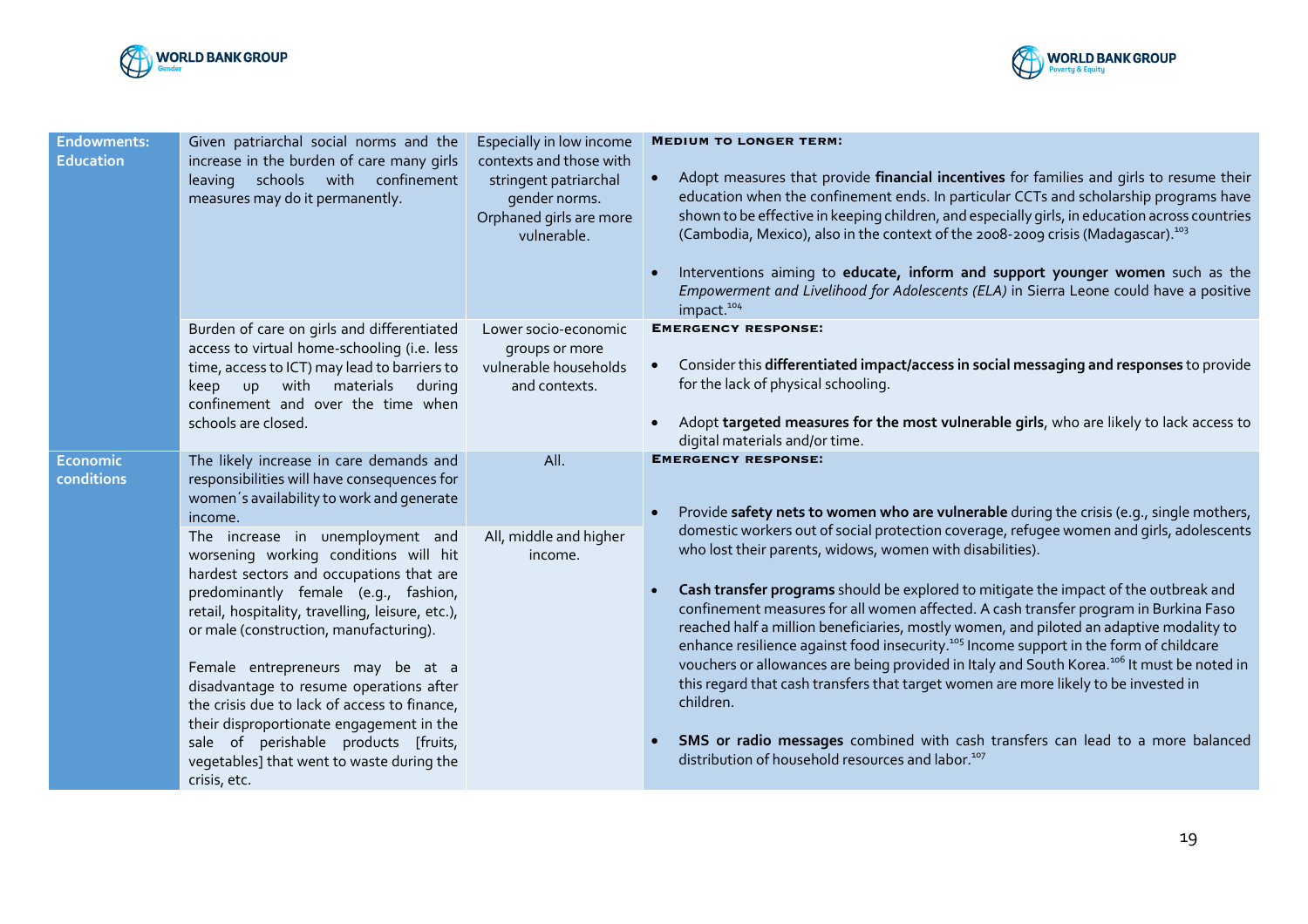



|                                                                    |                                                                                                                                                                                                                                                                                                                                                                                                    |                                                                                                                                                                    | <b>MEDIUM TO LONGER TERM:</b>                                                                                                                                                                                                                                                                                                                                                                                                                                                                                                                                                                                                                                                                                                                                                                                                                                                                                                                                                                                                                                                                                                                                                                                                                                                                                                  |
|--------------------------------------------------------------------|----------------------------------------------------------------------------------------------------------------------------------------------------------------------------------------------------------------------------------------------------------------------------------------------------------------------------------------------------------------------------------------------------|--------------------------------------------------------------------------------------------------------------------------------------------------------------------|--------------------------------------------------------------------------------------------------------------------------------------------------------------------------------------------------------------------------------------------------------------------------------------------------------------------------------------------------------------------------------------------------------------------------------------------------------------------------------------------------------------------------------------------------------------------------------------------------------------------------------------------------------------------------------------------------------------------------------------------------------------------------------------------------------------------------------------------------------------------------------------------------------------------------------------------------------------------------------------------------------------------------------------------------------------------------------------------------------------------------------------------------------------------------------------------------------------------------------------------------------------------------------------------------------------------------------|
|                                                                    | The disproportionate presence of women<br>in the informal sector and lack of social<br>protection mechanisms may lead to a<br>higher impact on their livelihood/income<br>leaving many more vulnerable to poverty.<br>Due to patriarchal social norms women<br>have often weak property rights,<br>conditional on marriage and are therefore<br>at risk of property loss if their husband<br>dies. | Especially in lower<br>income countries.<br>Women and girls'<br>refugees and migrants,<br>domestic workers and<br>women only households<br>are at particular risk. | Adopt mechanisms to support the economic empowerment of women with high-load<br>unpaid care roles low-paid work roles during this crisis after the spread is under control and<br>economic activity resumed. <sup>108</sup><br>Ensure access to formal caregiving support when economic activities outside of the<br>household resume.<br>Public works or cash for work programs have shown some potential to generate female<br>employment in specific contexts. <sup>109 110</sup><br>Explore targeted measures to help self-employed women to re-start their businesses.<br>Women who receive cash transfers are more likely to start businesses. Cash transfers to<br>women could be bundled with the provision of mobile phones. <sup>111</sup> Other measures include<br>training and coaching provision, incentives for formalization, business plan competitions,<br>and lines of credit for women-owned firms. 112<br>Adopt measures that support women farmers, such as providing productive inputs<br>directly to them encouraging couples to create joint action plans to include women in<br>higher-value agricultural activities. Explore digital extension services provision. 113<br>Offer longer-term support to specific population groups (e.g. COVIID 19 widows and<br>orphans, etc.) that may be in need. |
| <b>Agency: capacity</b><br>to make<br>decisions and act<br>on them | Increased risk of intimate partner gender-<br>based violence and exploitation for<br>women and girls with confinement<br>measures and higher stress levels,<br>interruptions to support and protection<br>services for women victims and survivors,<br>including security and access to justice and<br>increased perception of impunity among<br>perpetrators.                                     | All. Especially<br>vulnerable: women and<br>children victims living<br>with aggressor.                                                                             | <b>EMERGENCY RESPONSE:</b><br>Increase social awareness and response to this phenomenon. This includes the use of<br>communication technologies for social messages and healthy conflict resolution and<br>parenting, as an example. It is important to target informal support networks (i.e. friends<br>or family who may be able to seek help on behalf of isolated victims). <sup>114</sup><br>Have protection and support services in place for to women and girls' survivors of<br>violence. Increasing staff or temporary operations for existing violence prevention and                                                                                                                                                                                                                                                                                                                                                                                                                                                                                                                                                                                                                                                                                                                                               |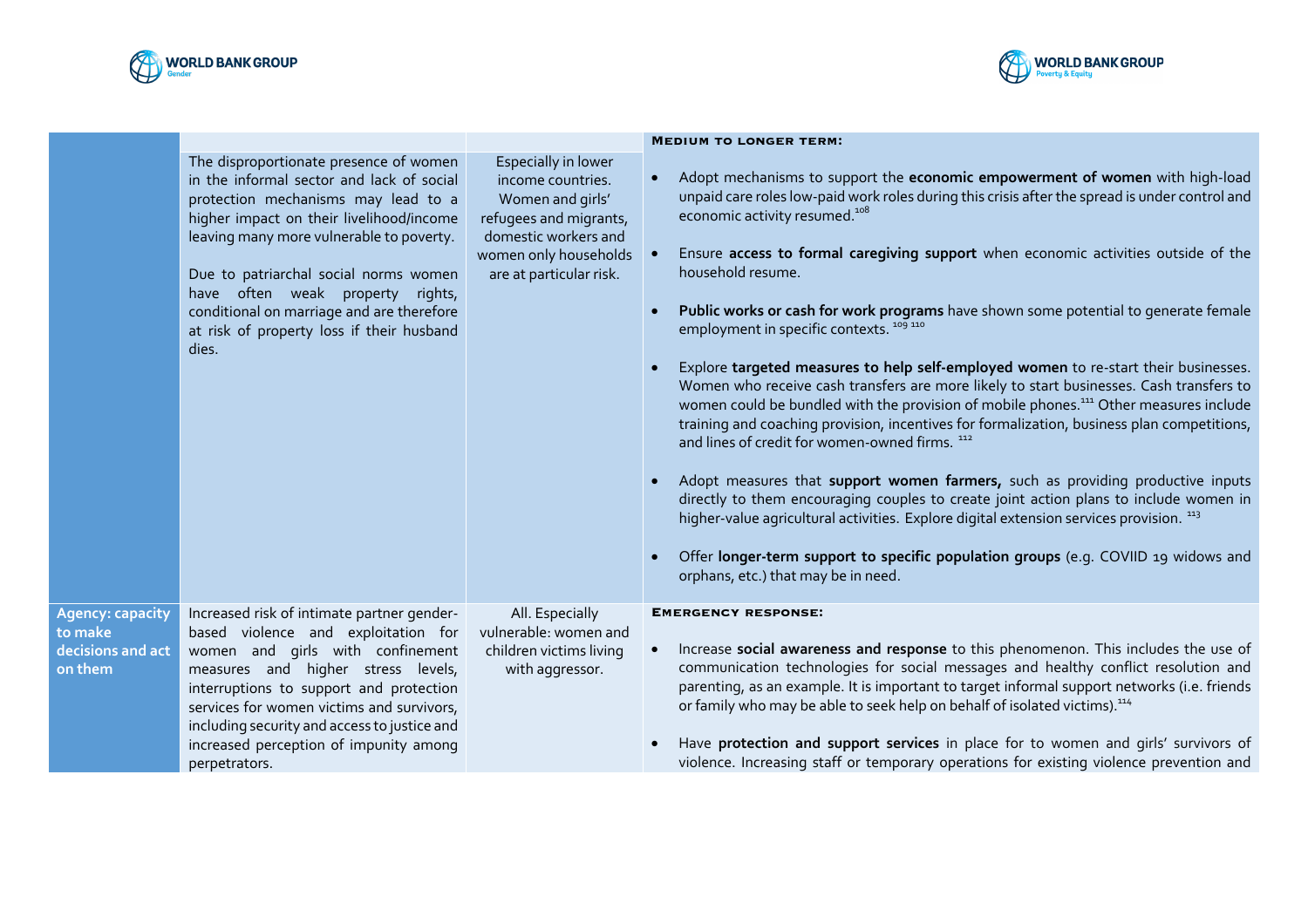



| Higher risk of sexual exploitation and<br>abuse by state officials, community<br>members and others.                                                             | Especially important in<br>fragile and conflict<br>states, and those with<br>weak governance and<br>institutions. Women-<br>only households and<br>children left alone are at<br>particular risk. | response hotlines and outreach centers could be necessary. <sup>115</sup> Campaigns such as<br>Mascarilla-19 (Mask-19) in Spain encourage women victims to ask for a Mask-19 at the<br>pharmacy, which would trigger the reporting process.<br>Provide accommodation to women and children victims (e.g., increasing funding for<br>$\bullet$<br>organizations offering emergency shelter). <sup>116</sup><br>Provide minimum care standards to ensure that health systems and first responders are<br>$\bullet$<br>prepared to deal with situation in pandemic contexts and offer training for health staff to<br>identify women at risk in screening or testing. <sup>117</sup><br>Make psychological support available for women survivors affected by the pandemic. <sup>118</sup><br>Facilitate the engagement of potential victims with informal (virtual) networks. <sup>119</sup> |
|------------------------------------------------------------------------------------------------------------------------------------------------------------------|---------------------------------------------------------------------------------------------------------------------------------------------------------------------------------------------------|-------------------------------------------------------------------------------------------------------------------------------------------------------------------------------------------------------------------------------------------------------------------------------------------------------------------------------------------------------------------------------------------------------------------------------------------------------------------------------------------------------------------------------------------------------------------------------------------------------------------------------------------------------------------------------------------------------------------------------------------------------------------------------------------------------------------------------------------------------------------------------------------|
|                                                                                                                                                                  |                                                                                                                                                                                                   | Properly designed cash transfers could also help reduce levels of intimate partner violence.<br><b>MEDIUM TO LONGER TERM:</b><br>Adopt cash transfers or other income support programs (either universal and/or targeted<br>$\bullet$<br>to children and adolescents who lost their parent(s)) that can reduce the need for<br>adolescent girls to engage in relationships as a means to achieve financial security.                                                                                                                                                                                                                                                                                                                                                                                                                                                                      |
| Increased risk of violence against female<br>health sector workers with the growing<br>numbers of sick people in hospitals and<br>families in need of attention. | All.                                                                                                                                                                                              | <b>EMERGENCY RESPONSE:</b><br>Ensure that adequate protection systems exist to address violence and harassment<br>against female health workers. <sup>121</sup><br>Provide safe transportation, psychosocial support and mechanisms to report abuse. <sup>222</sup><br><b>MEDIUM TO LONGER TERM:</b><br>Include messaging preventing stigmatization in public campaigns.                                                                                                                                                                                                                                                                                                                                                                                                                                                                                                                  |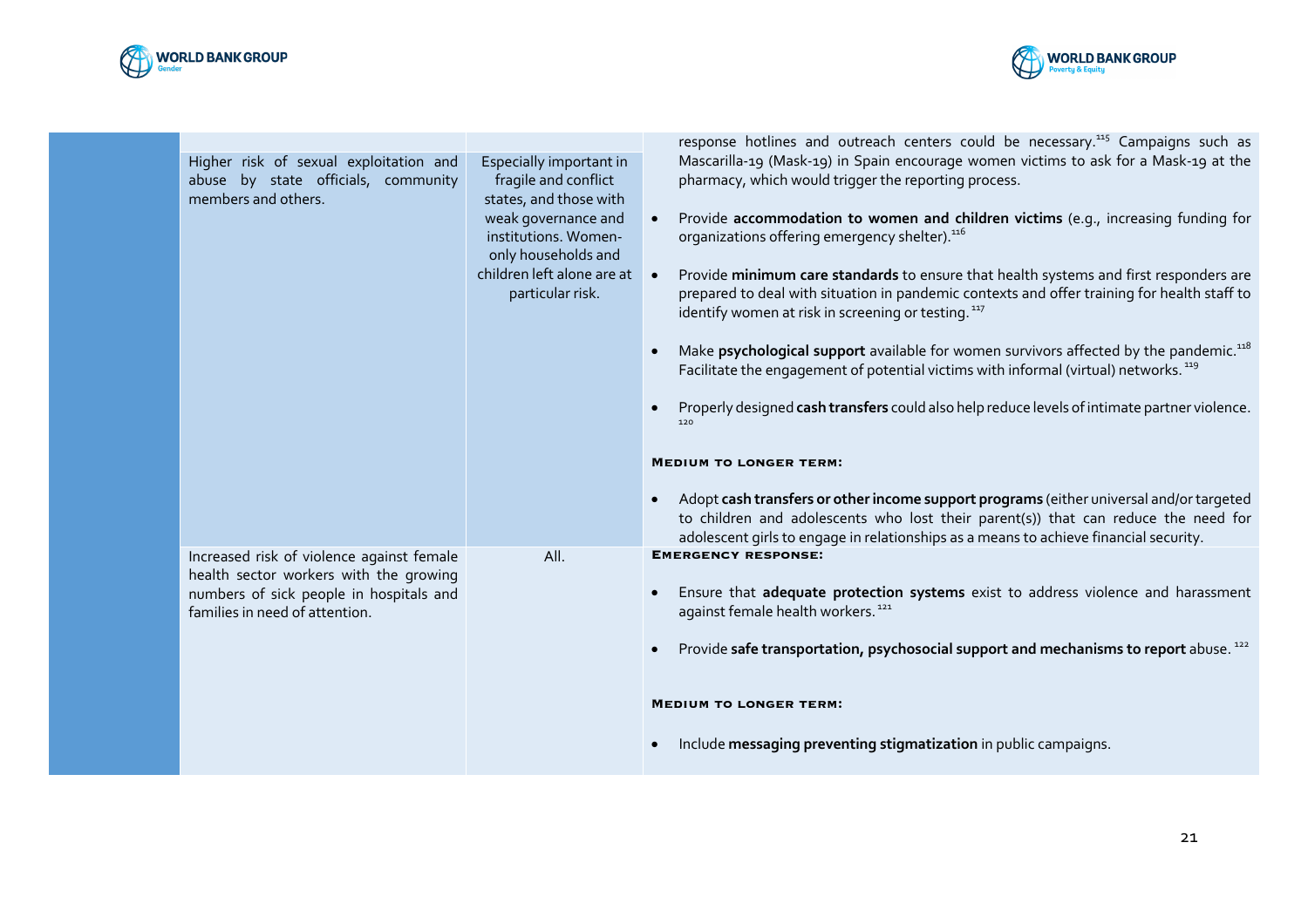



| Increased risk of early marriage as a<br>negative coping strategy with growing<br>strain on income and the closure of<br>schools.                     | Contexts where this<br>practice is socially<br>accepted.                                                 | <b>MEDIUM TO LONGER TERM:</b><br>Make sure that legal prohibitions are in place and consider this risk in the response.<br>$\bullet$<br>Ensure that girls go back to school as soon as possible and offer financial support to<br>families that may see early marriage as a coping strategy.<br>Interventions such as the <i>Empowerment and Livelihood for Adolescents (ELA)</i> in Sierra<br>Leone could have a positive impact (see above). <sup>123</sup>                                                                                                                                                                                                                                                                                                                                                                                                                                                                                                                                                                                                                                                                                                                                      |
|-------------------------------------------------------------------------------------------------------------------------------------------------------|----------------------------------------------------------------------------------------------------------|----------------------------------------------------------------------------------------------------------------------------------------------------------------------------------------------------------------------------------------------------------------------------------------------------------------------------------------------------------------------------------------------------------------------------------------------------------------------------------------------------------------------------------------------------------------------------------------------------------------------------------------------------------------------------------------------------------------------------------------------------------------------------------------------------------------------------------------------------------------------------------------------------------------------------------------------------------------------------------------------------------------------------------------------------------------------------------------------------------------------------------------------------------------------------------------------------|
| Exclusion of women from decision-making<br>spaces and restrictions on their access to<br>information with patriarchal social norms<br>and structures. | All.<br>Especially important in<br>MENA countries and<br>those with very<br>patriarchal gender<br>norms. | <b>EMERGENCY RESPONSE:</b><br>Establish mechanisms that allow reaching out to all women - i.e. through mass media,<br>community-based organizations, etc. - with information on prevention and response that<br>they can understand – i.e. local languages – and considers local norms and practices – i.e.<br>hygiene. <sup>124</sup> Consider distributing mobile phones directly to women. <sup>125</sup><br>Adequately incorporate women's voices to decision making spaces for the prevention,<br>$\bullet$<br>detection and surveillance of the infection. <sup>126</sup> Giving voice to women who have frontline<br>interaction with communities will improve effectiveness. Examples are offered by the<br>training of women leaders by WHO in DR Congo <sup>127</sup> and efforts by women's organizations<br>in other Western African countries during the Ebola crisis. In India, women's self-help<br>groups are playing a key role in reaching out to populations as part of prevention efforts in<br>the COVID-19 crisis. <sup>128</sup> They are also running community kitchens to provide meals in a<br>context of massive livelihood and food chain disruptions. <sup>129</sup> |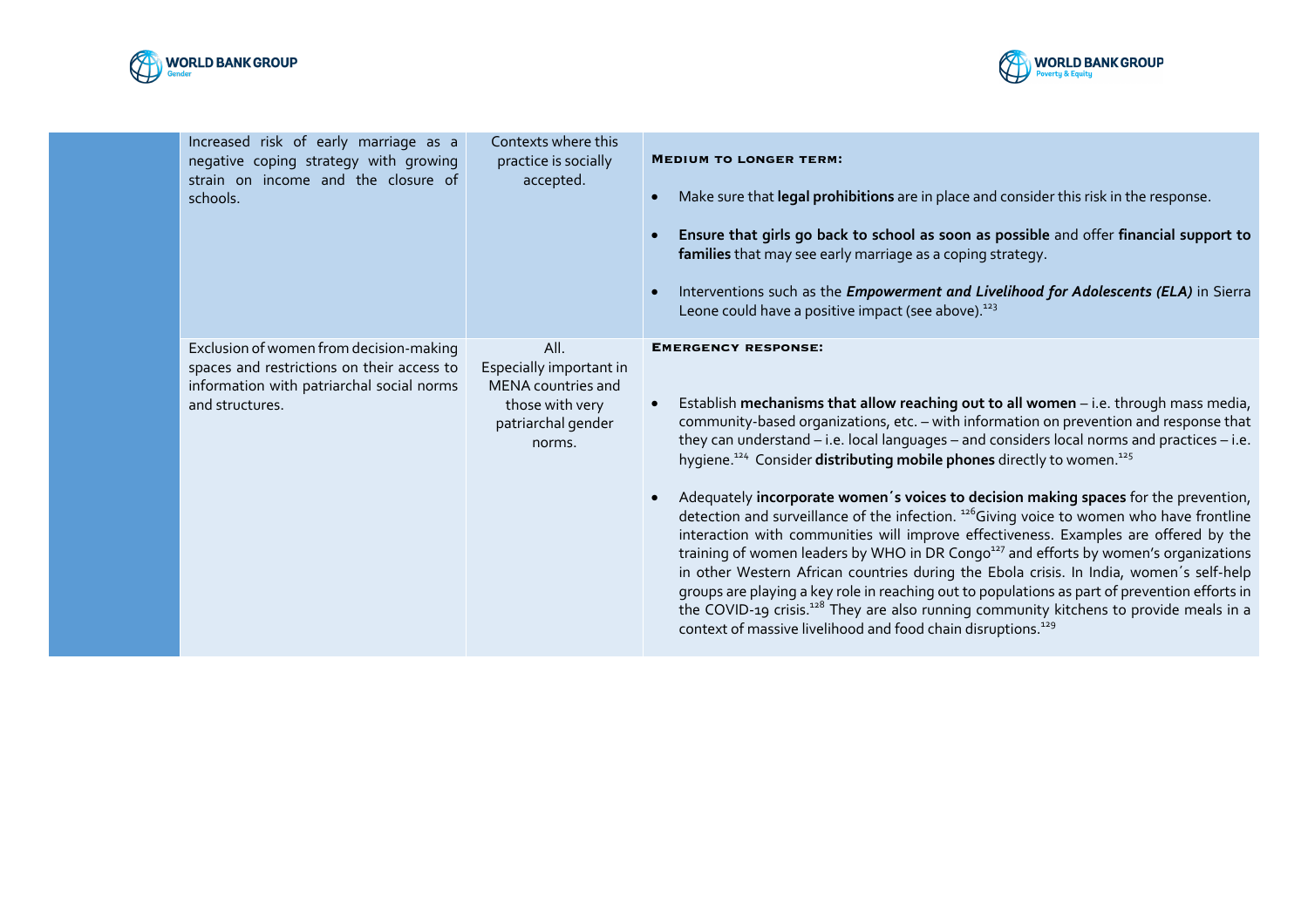



## **6. References**

Abramowitz, S.A., McLean, K.E., McKune, S.L., Bardosh, K.L., Fallah, M., Monger, J., Tehoungue, K., and Omidian, P.A. (2015). Community-Centered Responses to Ebola in Urban Liberia: The View from Below.

Adams, V., Allié, M.P., Beurrier, P., Biedler, M., de Bonis, E., Colebunder, R., Curtis, D., Dacey, G., de Clerck, V., Gabaldon, J., Henry, X., Mounis, F., Peremans, M. and Sánchez, V. (2016). OCB Ebola Review. Stockholm Evaluation Unit.

Alon, T., M., Doepke, M., Olmstead-Rumsey, J. and Tertilt, M. (2020). The impact of COVID-19 on gender equality. NBER Working Paper 26947.

Bandiera, O., Buehren, N., Goldstein, M., Rasul, I. and Smurra, A. (2018). The Economic Lives of Young Women in the Time of Ebola: Lessons from an Empowerment Program. The International Growth Center. London School of Economics.

Bertakis, K. R. Azari, L. Helms, E. Callahan and J. Robbins. (2000). Gender Differences in the Utilization of Health Care Services. Journal of Family Practice 49(2): 147-52.

Boniol, M., M. McIsaac, L. Xu, T. Wuliji, K. Diallo, J. Campbell. (2019). Gender Equity in the Health Workforce: Analysis of 104 Countries. Health Workforce Working Paper 1. https://apps.who.int/iris/bitstream/handle/10665/311314/WHO-HIS-HWF-Gender-WP1-2019.1-eng.pdf?sequence=1&isAllowed=y&te=1&nl=inher%20words&emc=edit\_gn\_20200312

CARE (2020). Gender Implications of COVID-19 outbreaks in development and humanitarian settings.

Carter, S. L. Dietrich and O. Minor. (2017). Mainstreaming Gender in WASH: Lessons Learned from Oxfam's Experience of Ebola. Gender and Development 25(2): 205-20.

Channappanavar, R., C. Fett, M. Mack, P. Eyck, D. Meyerholz and S. Perlman. (2017). Sex-based Differences in Susceptibility to SARS-CoV Infection. Journal of Immunology 198(10): 4046-53.

Chen N., Zhou M., Dong X. et al. (2020). Epidemiological and clinical characteristics of 99 cases of 2019 novel coronavirus pneumonia in Wuhan, China: a descriptive study. Lancet. 2020; 395: 507-513.

Davies, S.E., Harman, S., True, J., Wenham, C. (2020). Why gender m Why gender matters in the impact and recovery from Covid-19. Lowy Institute. https://www.lowyinstitute.org/the-interpreter/why-gender-matters-impact-andrecovery-covid-19

European Parliament (2015). Report on the Ebola crisis: the long-term lessons and how to strengthen health systems in developing countries to prevent future crises.

Evans, David (2020): How Will COVID-19 Affect Women and Girls in Low- and Middle-Income Countries? https://www.cgdev.org/blog/how-will-covid-19-affect-women-and-girls-low-and-middle-income-countries

Farole, T., Cho, Y., Bossavie, L. and Aterido, R. (2017). Jobs Diagnostics Bangladesh. World Bank.

Fawole, O. O. Bamiselu, P. Adewuyi, and P. Nguku. (2016). Gender Dimensions to the Ebola Outbreak in Nigeria. *Annals of African Medicine* 15(1): 7-13.

Fraser, E. (2020). Impact of COVID-19 Pandemic on Violence against Women and Girls. UKAid, WAG Helpdesk Research Report.

Fung, I. and S. Cairncross. (2007). How Often Do You Wash Your Hands? A Review of Studies of Hand-washing Practices in the Community during and after the SARS Outbreak in 2003. International Journal of Environmental Health Research 17(3): 161-83.

Gaddis, I., R. Lahoti and W. Li. (2018). Gender Gaps in Property Ownership in Sub-Saharan Africa. World Bank Policy Research Working Paper No. 8573: Washington DC, World Bank.

GIHA – Gender in Humanitarian Action (2020). The COVID-19 Outbreak and Gender: Key Advocacy Points from Asia and the Pacific.

GSMA (2020). The Mobile Gender Gap Report.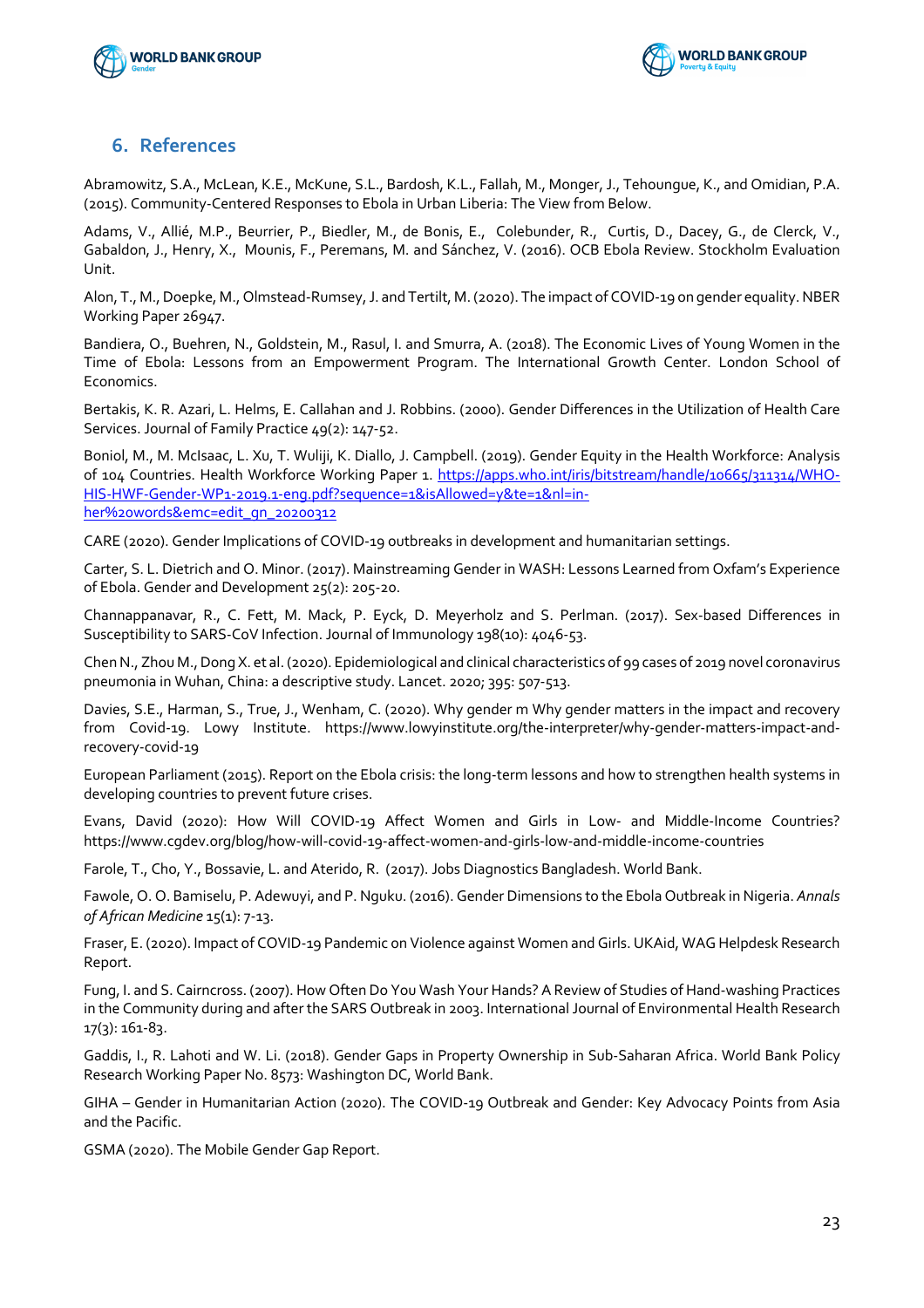



Harman S. (2016). Ebola, gender and conspicuously invisible women in global health governance. Third World Quart. 2016; 37: 524-541.

Himelein, K., Eckman, S., Lu, Ch. And McKenzie, D. (2020a). Mobile Phone Surveys for Understanding COVID-19 Impacts: Part I Sampling and Mode. World Bank blogs. https://blogs.worldbank.org/impactevaluations/mobile-phonesurveys-understanding-covid-19-impacts-part-ii-response-quality-and

Himelein, K., Eckman, S., Lu, Ch. And McKenzie, D. (2020b). Mobile Phone Surveys for Understanding COVID-19 Impacts: Part I Sampling and Mode. World Bank blogs. https://blogs.worldbank.org/impactevaluations/mobile-phonesurveys-understanding-covid-19-impacts-part-i-sampling-and-mode

IASC (2020). Addressing Mental Health and Psychosocial Aspects of COVID-19 Outbreak. Interim Briefing Note.

IRC (2020). Not All That Bleeds is Ebola – how the DRC outbreak impacts reproductive health.

Karlberg, J. D. Chong and W. Lai. (2004). Do Men Have a Higher Case Fatality Rate of Severe Acute Respiratory Syndrome than Women Do?. *American Journal of Epidemiology* 159(3): 229-31.

Klein, S.L., Passaretti, C., Anker, M., Olukoya, P. Pekosz, A. (2010). The impact of sex, gender and pregnancy on 2009 H1N1 disease. Biol Sex Differ. 2010; 1: 5.

Korkoyah, D. and F. Wreh. (2015). Ebola Impact Revealed: An Assessment of the Differing Impact of the Outbreak on Women and Men in Liberia. UN Women, Oxfam, Ministry of Gender and Development, Liberia Institute of Statistics and Geo-information Services, Liberia Wash Consortium, ActionFaim, Concern Worldwide, PSI, Tearfund, WaterAid. https://www-cdn.oxfam.org/s3fs-public/file\_attachments/rr-ebola-impact-women-men-liberia-010715-en.pdf

Lam CM, Wong SF, Leung TN, et al. (2004). A case-controlled study comparing clinical course and outcomes of pregnant and nonpregnant women with severe acute respiratory syndrome. BJOG 2004; 111: 771–74.

Lewin, S. (2010). Gender Differences in Emerging Infectious Diseases. In: M. Legato (Ed.), Principles of Gender-Specific Medicine (Second Edition), Elsevier, London, UK: 497-515.

Liu S., Zhang M., Yang L. et al. (2017). Prevalence and patterns of tobacco smoking among Chinese adult men and women: findings of the 2010 national smoking survey. J Epidemiol Community Health. 2017; 71: 154-161.

Minor, O. M. (2017). Ebola and Accusation: Gender and Stigma in Sierra Leone's Ebola Response. Anthropology in Action 24(2): 25-35.

Muñoz Boudet, Ana Maria, Paola Buitrago, Benedicte Leroy de la Briere, David Newhouse, Eliana Rubiano Matulevich, Kinnon Scott, and Pablo Suarez-Becerra. (2018). Gender Differences in Poverty and Household Composition through the Lifecycle: A Global Perspective. Policy Research Working Paper 8360, World Bank, Washington, DC.

Nkangu, M., O. Olatunde, and S. Yaya. (2017). The Perspective of Gender on the Ebola Virus Using a Risk Management and Population Health Framework: A Scoping Review. Infectious Diseases of Poverty 6:135.

NYT: Coronavirus and Poverty: A Mother Skips Meals So Her Children Can Eat. Ac cess at: https://www.nytimes.com/2020/03/20/us/coronavirus-poverty-school-lunch.html

O´Donnell (2020). Playing the Long Game: How a Gender Lens Can Mitigate Harm Caused by Pandemics. Center for Global Development.

Onyango, M., K. Resnick, A. Davis and R. Shah. (2019). Gender-Based Violence Among Adolescent Girls and Young Women: A Neglected Consequence of the West African Ebola Outbreak. IN. D. Schwartz, J. Anoko and S. Abramowitz (Eds.) Pregnant in the Time of Ebola: Women and Their Children in the 2013-2015 West African Epidemic. Global Maternal and Child Health book series, Springer: Cham, Switzerland: 121-32.

O'Sullivan, T. and C. Amaratunga. (2009). Community: Gendered Impacts of Bio-disasters. In: P. Armstrong and J. Deadman. (Eds.) Women's Health: Intersections of Policy, Research and Practice. Women's Press: Toronto, CA: 217-30.

OXFAM (2019). Gender Inequalities and Food Insecurity. Ten years after the food price crisis, why are women farmers still food-insecure?

Park, J., H. Cheong, D. Son, S. Kim and M. Chang-Min. (2010). Perceptions and Behaviors Related to Hand Hygiene for the Prevention of H1N1 Influenza Transmission among Korean University Students During the Peak Pandemic Period. BMC Infectious Diseases 10: 222. https://doi.org/10.1186/1471-2334-10-222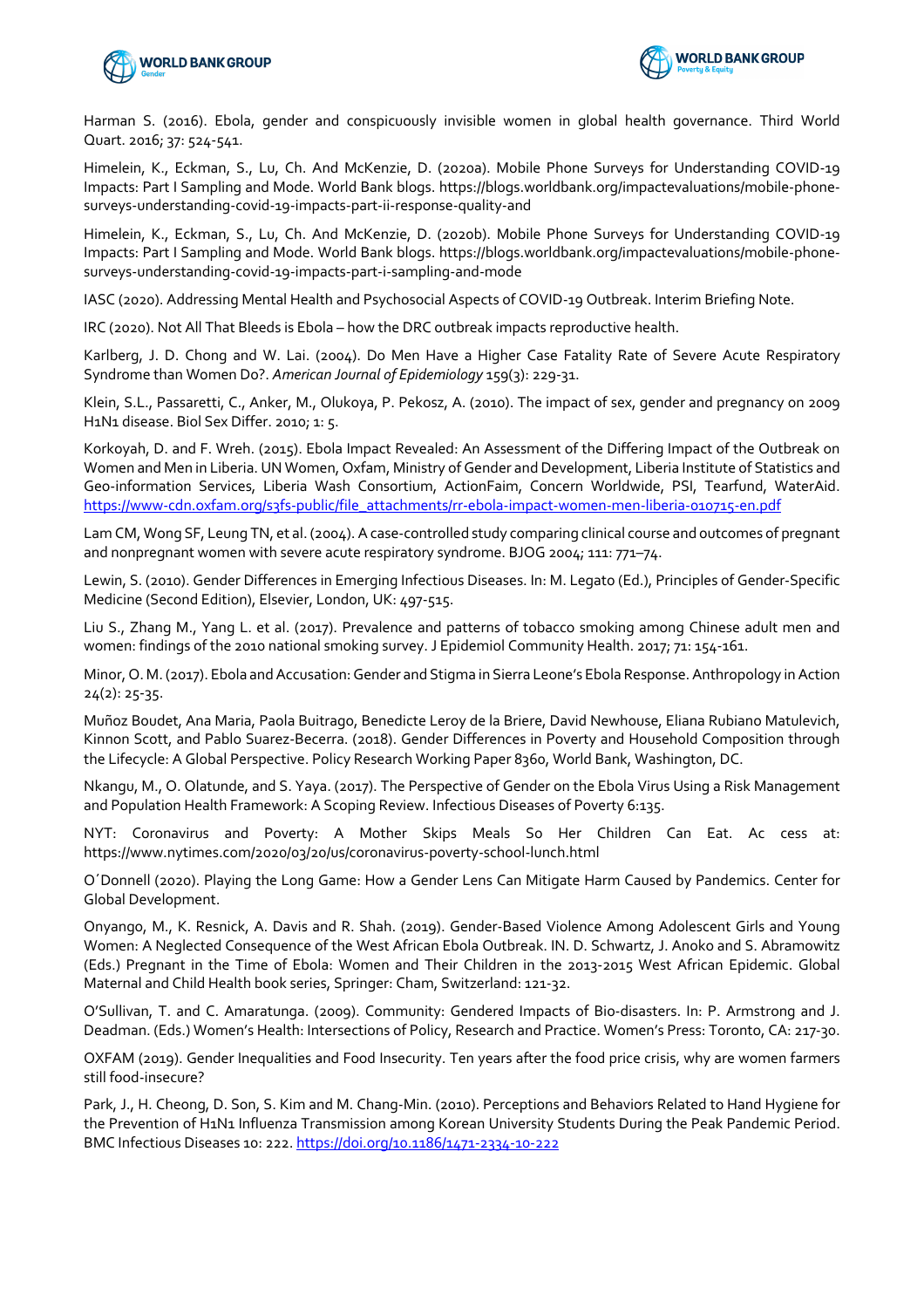



Peterman, A., Potts, A., O'Donnell, M., Thompson, K., Shah, N., Oertelt-Prigione, S. and van Gelder, N. (2020). Pandemics and Violence Against Women and Children. Center for Global Development. Working Paper 528.

Peyton, N. 2019. More Women Catch Ebola in Congo in 'Unexpected' Twist of Gender Roles. Reuters. https://www.reuters.com/article/us-health-ebola-congo/more-women-catch-ebola-in-congo-in-unexpected-twist-ofgender-roles-idUSKCN1PB1XZ

Qiao, J. (2020). What are the risks of COVID-19 infection in pregnant women? The Lancet. Vol.395, Issue 10226.

Quisumbing A., et al. (2011). Gender and the Global Food-Price Crisis. In Development in Practice, Vol. 21, Nos. 4-5, p.488.

RCCE (2020). COVID-19: How to include marginalized and vulnerable people in risk communication and community engagement.

Risso-Gil, I. and L. Finnegan (2015). Children's Ebola Recovery Assessment: Sierra Leone. Plan International, Save the Children, UNICEF and World Vision. https://plan-international.org/publications/childrens-ebola-recoveryassessment#download-options

Rutkowski, M. (2020). How social protection can help countries cope with COVID-19. World Bank blogs. https://blogs.worldbank.org/voices/how-social-protection-can-help-countries-cope-covid-19

Rutkowski, M. and Bousquet, F. (2019). Social protection: Protecting the poor and vulnerable during crises. https://blogs.worldbank.org/dev4peace/social-protection-protecting-poor-and-vulnerable-during-crises

Sappenfield, E. D. Jamieson and A. Kourtis (2013). Pregnancy and Susceptibility to Infectious Diseases. Infectious Diseases in Obstetrics and Gynecology 2013(1): 752852.

Seymour, D. (2016). Women in the Ebola Crisis: Response and Recommendations from UN Women. In: J. Kuriansky (Ed.). The Psychosocial Aspects of a Deadly Epidemic: What Ebola Has Taught Us About Holistic Healing. ABC-CLIO: Santa Barbara, CA.

Smith, J. (2016). Gender Matters in Responding to Major Disease Outbreaks Like Ebola. Blog. https://theconversation.com/gender-matters-in-responding-to-major-disease-outbreaks-like-ebola-120524

UNDP and Irish Aid (2015). Assessing Sexual and Gender Based Violence during the Ebola Crisis in Sierra Leone. https://www.sl.undp.org/content/dam/sierraleone/docs/Ebola%20Docs./undp.sle.ebola.SGBV.doc

UNDP (United Nations Development Group) (2015). Socio-Economic Impact of Ebola Virus Disease in West African Countries: A Call for National and Regional Containment, Recovery and Prevention. https://www.undp.org/content/dam/rba/docs/Reports/ebola-west-africa.pdf

UNFPA (2020). Coronavirus (COVID-19) Guidance Document. UNFPA Asia Pacific Region.

UNFPA (2020b). COVID-19 A gender lens.

van de Walle, D. (2013). Lasting Welfare Effects of Widowhood in Mali. World Development 51(C): 1-19.

Vandeninden, F., Grun, R., Semlali, A. (2019). The Way Forward for Social Safety Nets in Burkina Faso. World Bank, Washington, DC.

Wenham C., Arevalo A., Coast E. et al. (2020). Zika, abortion and health emergencies: a review of contemporary debates. Global Health. 2019; 15: 49.

Wenham, C., Smith, J., Morgan, R. (2020). COVID-19: the gendered impacts of the outbreak Gender and COVID-19 Working Group. https://doi.org/10.1016/S0140-6736(20)30526-2

WHO (2007). Addressing sex and gender in epidemic-prone infectious diseases.

Wodon, Q, Male, CH., Nayihouba, A., Onagoruwa, A., Savadogo, A., Yedan, A., Edmeades, J., Kes, A., John, N., Murithi, L., Steinhaus, M. and Petroni, S. (2017). Economic Impacts of Child Marriage: Global Synthesis Report. Washington, DC: The World Bank and International Center for Research on Women.

Wodon, Q., Montenegro, C. Nguyen, H. and A., Onagoruwa (2018). Missed Opportunities: The high cost of not educating girls. Washington, DC: The World Bank.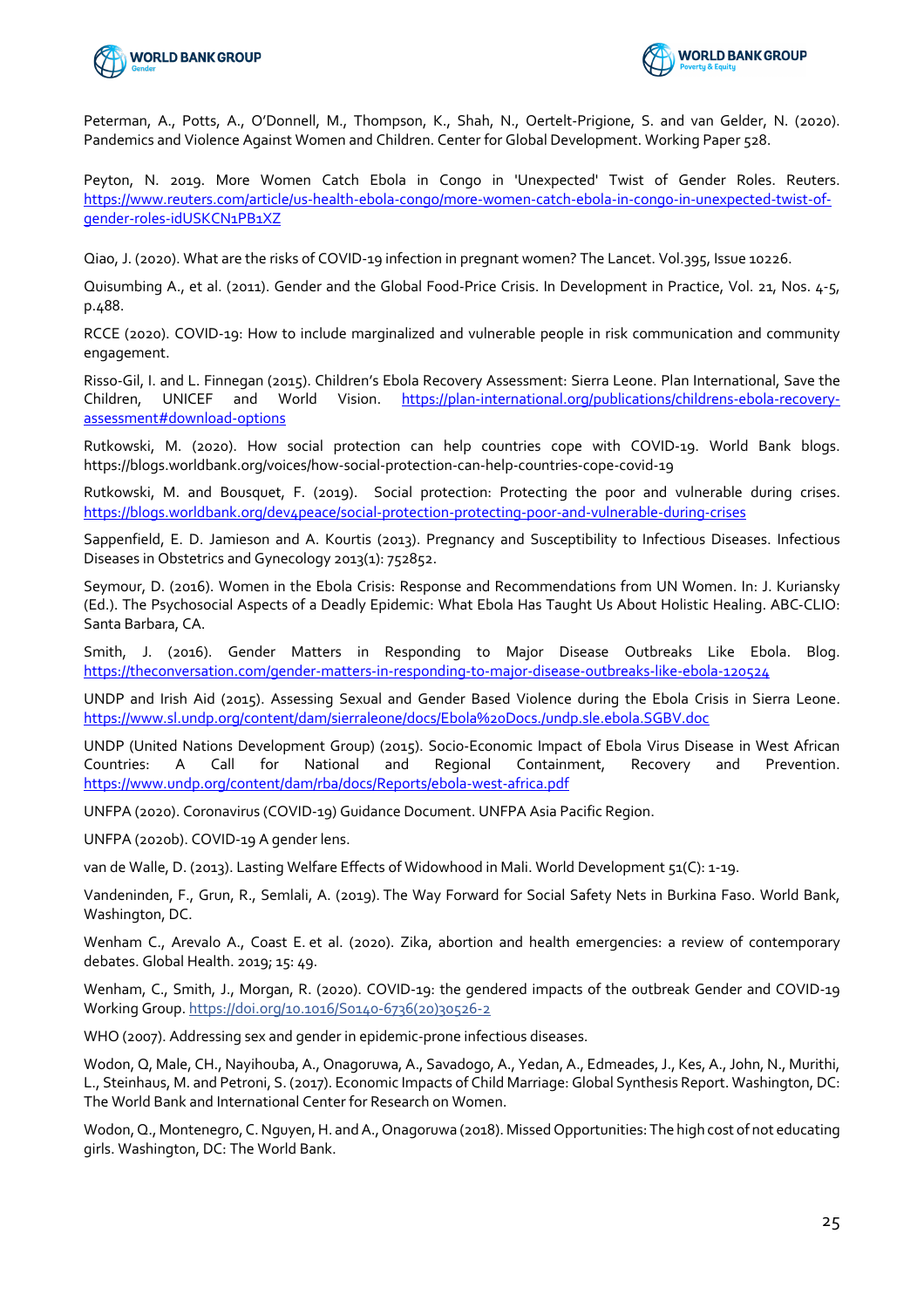



Wong SF, Chow KM, Leung TN, et al. (2004) Pregnancy and perinatal outcomes of women with severe acute respiratory syndrome. Am J Obstet Gynecol 2004; 191: 292–97.

World Bank (2011). World Development Report 2012: Gender. Washington DC, World Bank.

World Bank (2012). World Development Report Gender and Development. Washington DC, World Bank.

World Bank (2013). Republic of Madagascar, Mitigating the Impact of the Crisis on Education. Washington DC, World Bank.

World Bank (2018). Poverty and Shared Prosperity Report 2018. Piecing Together the Poverty Puzzle. Washington DC, World Bank.

World Bank (2020). Gender in HNP COVID-19 response projects (Internal document).

World Bank (2020b). Supporting Women throughout the Coronavirus (COVID-19) Emergency Response and Economic Recovery. Gender Innovation Lab (Internal document).

World Bank (2020c). Gender-related inequalities emerging from Covid-19: Preliminary thoughts on impacts and recommendations: Focus on Transport sector (Internal document).

Zhu H, Wang L, Fang C, et al. (2020). Clinical analysis of 10 neonates born to mothers with 2019nCoV pneumonia. Transl Pediatr 2020; published online Feb 10. DOI:10.21037/tp.2020.02.06.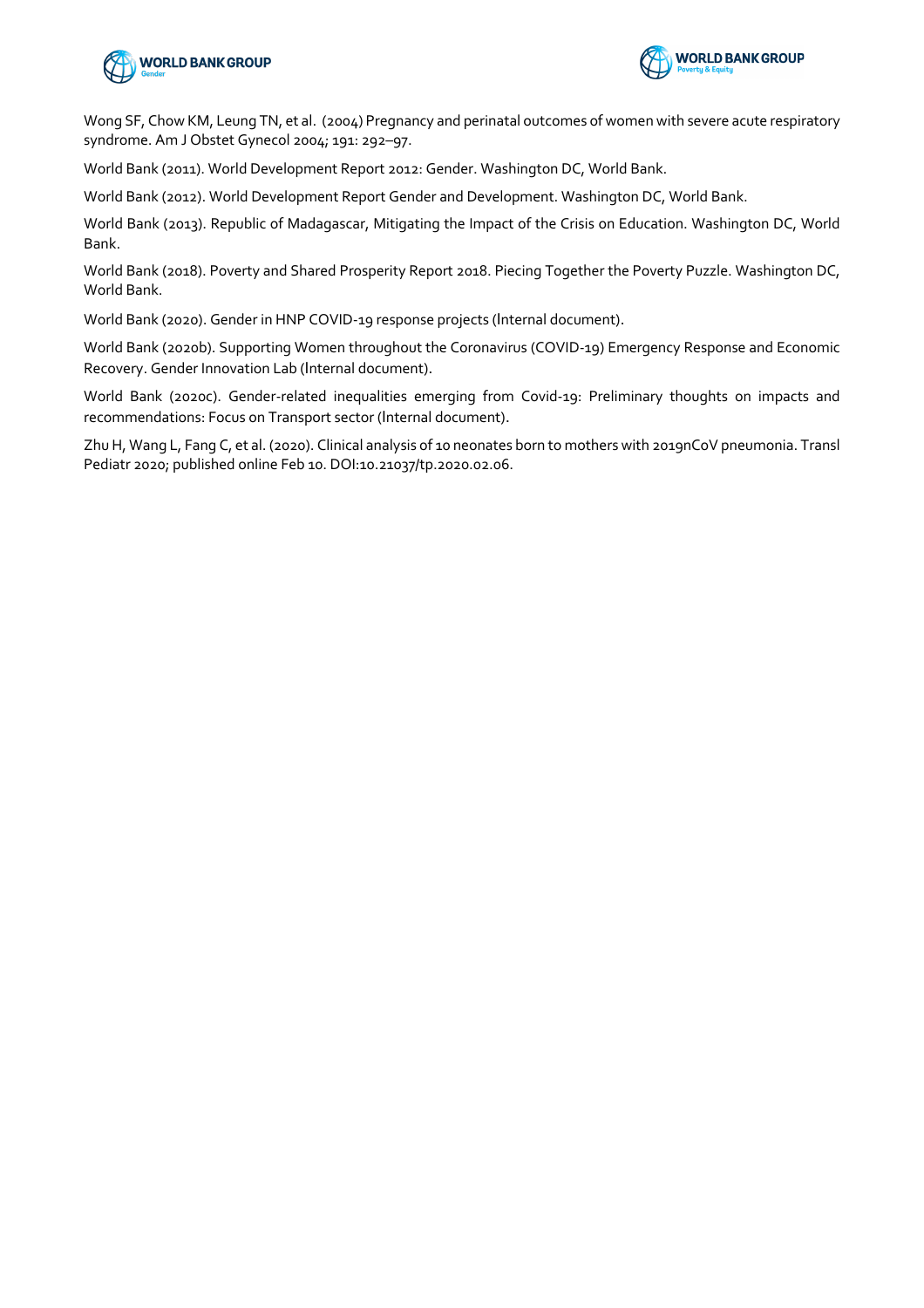



## **Notes**

<sup>1</sup> Previous experiences such as Ebola in Africa, SARS in Asia, H1N1 worldwide or Zika in Latin America and the Caribbean showed that women and girls are often more exposed to the various potential negative impacts of such crises. No other previous infectious disease has posed a similar challenge to health services or required the large-scale confinement measures that COVID-19 is demanding, and therefore lessons from those experiences need to be interpreted with caution. The evidence from the Ebola epidemic, despite focusing on Western Africa, offers special insights since lockdown and school closures were also adopted during the containment phase in the worst hit countries.

 See, among others, WHO (2007); https://www.cgdev.org/blog/how-will-covid-19-affect-women-and-girls-low-andmiddle-income-countries

- EP (2020)
- Liu et al. (2017)
- EP (2020)
- Karlberg, Chong and Lai (2004)
- Channappanavar et al. (2017)
- WHO (2007)

 According to World Population Projections 2019; https://population.un.org/wpp/Download/Standard/Population/ (data for 2020).

- Buniol et al. (2019)
- <sup>11</sup> O'Sullivan and Amaratunga (2009)
- Fawole et al. (2016)
- <sup>13</sup> Carter, Dietrich and Minor (2017)
- World Bank (2020c)
- RCCE (2020); UNFPA (2020); O´Donnell (2020)
- <sup>16</sup> UNDG (2015); Minor (2017)
- Abramowitz et al. (2015)
- EP (2020)
- Smith (2016)
- Tang and Wong (2004)
- <sup>21</sup> Fung and Cairncross (2007); Park et al. (2010)
- <sup>22</sup> Bertakis et al. (2000)
- <sup>23</sup> World Bank (2011)
- RCCE
- <sup>25</sup> WHO (2007)
- IRC (2020)
- UNDP (2015); Seymour (2016)
- <sup>28</sup> RCCE (2020) ; Adams et al. (2016)
- Lam et al. (2004); Wong et al. (2004)
- <sup>30</sup> Klein et al. (2010)
- <sup>31</sup> WHO (2007); Sappenfield, Jamieson and Kourtis (2013)
- Ibid
- 33 Korkoyah and Wreh (2015); Smith (2016)
- EP (2020)
- Qiao (2020) ; Zhu et al. (2020)
- These results need to be interpreted with caution, since evidence so far comes from a single country China.
- UNFPA (2020)
- GSMA (2020)
- O´Donnell (2020)
- UNDP (2015)
- Bandiera et al. (2018)
- EP (2015)
- Ibid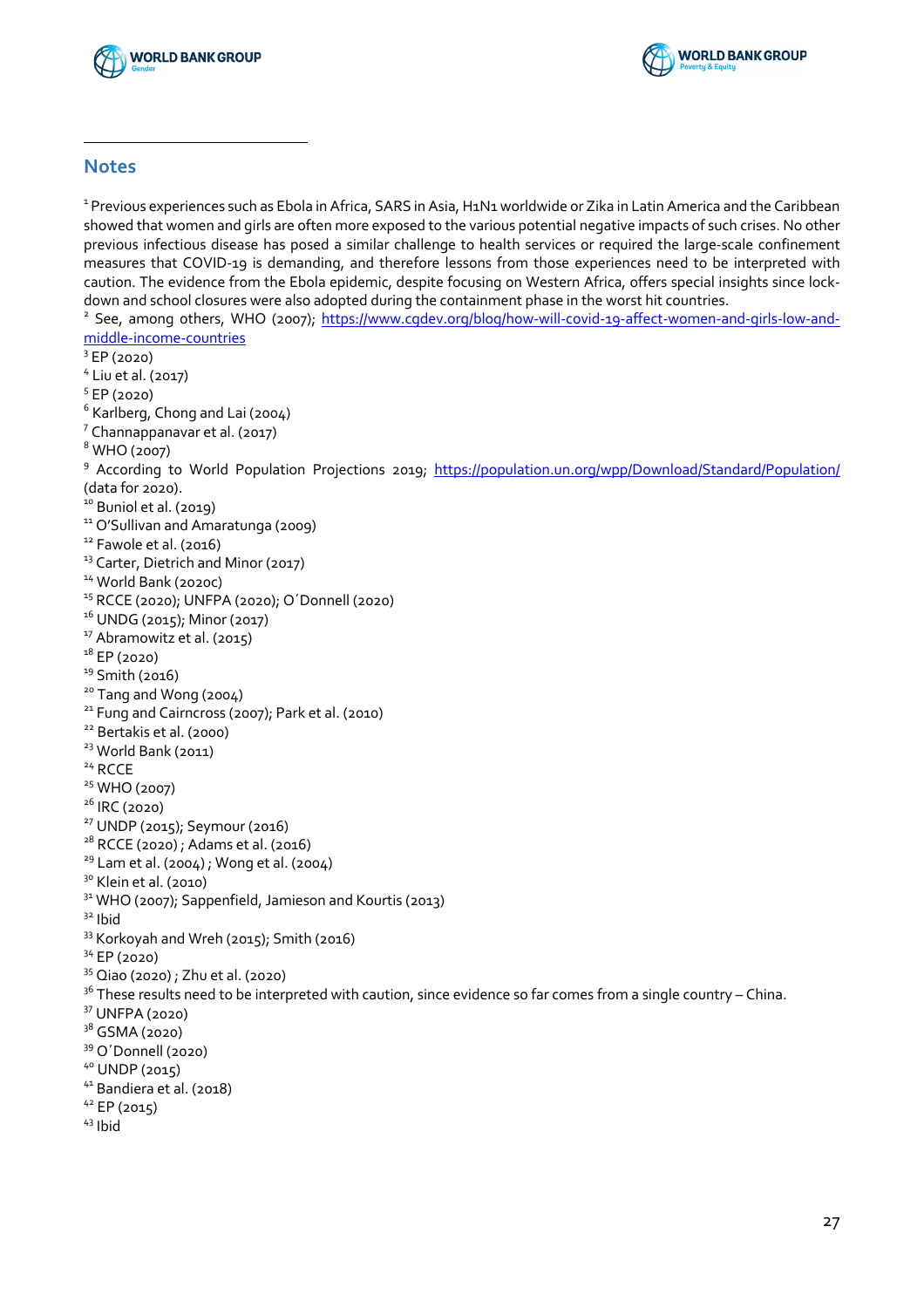



<sup>44</sup> Materials advising against touching and cleaning up after those who appeared infected were irrelevant to women who were responsible for caring for the ill. See Minor (2017) and Carter, Dietrich and Minor (2017) for a detailed discussion drawing on the experience of the 2013-6 Ebola epidemic in West Africa. Farole et al. (2017) 46https://www.npr.org/2020/04/08/829141182/women-are-losing-more-jobs-in-coronavirusshutdowns?t=1586808259145 GIHA (2020); Wenham (2020) CARE (2020) RCCE (2020); CARE (2020) Muñoz Boudet et al. (2018); World Bank (2018) <sup>51</sup> Antonopoulos (2009); OXFAM (2019); Quisumbing et al. (2011) Quisumbing et al. (2011) OXFAM (2019) UNDP (2015); EP (2015); Korkoyah and Wreh (2015); Seymour (2016) Korkoyah and Wreh (2015) IASC (2020); Alon et al. (2020) Alon et al. (2020)  $5^8$  van de Walle (2013); Gaddis, Lahoti and Li (2018) Korkoyah and Wreh (2015) UNDP (2015) RCCE (2020) ; UNFPA (2020) ; O´Donnell (2020) Fraser (2020) Ibid Peterman et al. (2020) RCCE (2020) Fraser (2020) RCCE (2020) UNDP and Irish Aid (2015) Fraser (2020) Ibid Fraser (2020); https://plan-international.org/blog/2015/05/forced-marriages-rise-time-ebola Risso-Gill and Finnegan (2015) UNFPA (2020) Fraser (2020) Rissa-Gill and Finnegan (2015); UNDP and Irish Aid (2015); Peterman et al. (2020)  $^{76}$  Minor (2017)<br> $^{77}$  Onyango et al. (2019); Rissa-Gil and Finnegan (2015)  $7^8$  Peterman et al. (2020) <sup>79</sup> Carter, Dietrich and Minor (2017) Harman (2016) Minor (2017) Peyton (2019) Wenham et al. (2020) Minor (2017) 85 Peterman et al. (2020) https://www.afro.who.int/news/women-join-hands-oust-ebola-democratic-republic-congo Wenham et al. (2020) ; RCCE (2020) ; O´Donnell (2020) 88 Munoz Boudet et al (2018) <sup>89</sup> See Himelein et al. (2020a) and (2020b) for a summary of evidence from previous experiences and lessons learned. 90 https://www.worldbank.org/en/news/feature/2020/04/11/women-self-help-groups-combat-covid19-coronaviruspandemic-india RCCE (2020) World Bank (2020) O´Donnell (2020)